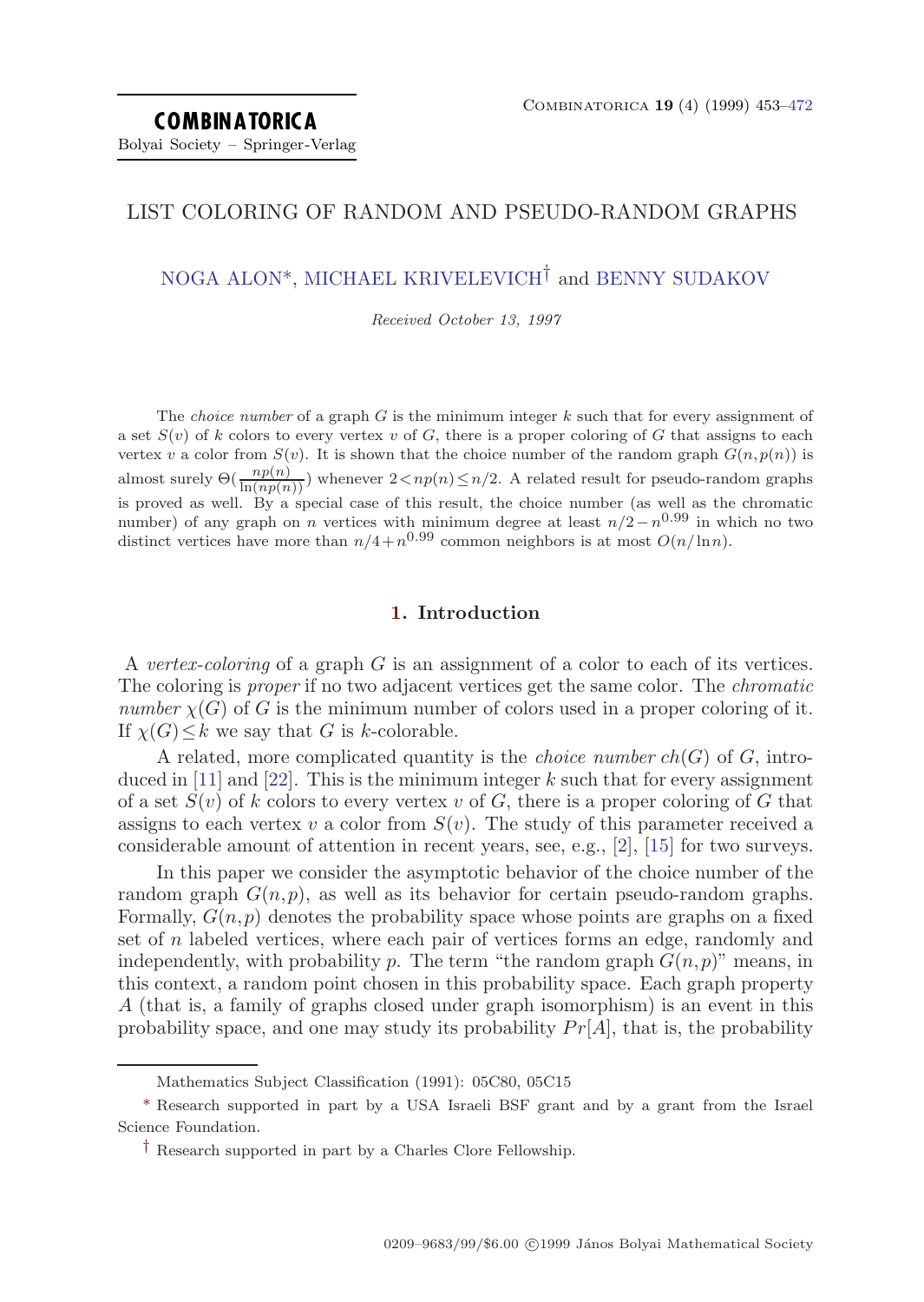<span id="page-1-0"></span>that the random graph  $G(n, p)$  lies in this family. In particular, we say that A holds almost surely (or a.s., for short), if the probability that  $G(n, p)$  satisfies A tends to 1 as  $n$  tends to infinity. There are numerous papers dealing with random graphs, and the book of Bollobás  $[8]$  $[8]$  is an excellent extensive account of the known results in the subject proved before its publication in 1985.

Answering an old question of Erdős and Rényi, Bollobás [[9\]](#page-18-0) proved that the chromatic number of the random graph  $G(n,1/2)$  is  $(1+o(1))n/(2\log_2 n)$  almost surely. His result, together with the one of Luczak in [\[19](#page-18-0)], imply that if  $p(n)$  satisfies  $2 < np(n) \le n/2$ , then almost surely  $\chi(G(n, p(n))) = \Theta(np/\ln(np))$ . (In fact, their results are more precise and supply an asymptotic formula for the typical value of  $\chi(G(n,p(n)))$  in all this range.)

The asymptotic behavior of the choice number for random graphs is not that well understood. In their original paper, Erdős, Rubin and Taylor [\[11](#page-18-0)] conjectured that almost surely  $ch(G(n,1/2))=o(n)$ . This was proved in [[1\]](#page-17-0). Kahn applied the above mentioned result of Bollobás and proved that almost surely  $ch(G(n,1/2))=$  $(1 + o(1))\chi(G(n,1/2)) = (1 + o(1))n/(2\log_2 n)$ . His argument, described (in a slightly modified form) in [\[2](#page-17-0)], does not supply an estimate for the typical choice number of  $G(n, p)$  for sparse random graphs. Here we prove the following result, which determines the asymptotic behavior of  $ch(G(n, p))$  for all  $p = p(n)$  satisfying  $2 < np(n) \leq n/2$ .

**Theorem 1.1.** There exist two absolute positive constants  $c_1$  and  $c_2$  such that if  $p=p(n)$  *satisfies*  $2\langle np\langle n\rangle/2$  *then the choice number of the random graph*  $G(n, p)$ *satisfies, almost surely,*

$$
c_1 \frac{np}{\ln(np)} \le ch(G(n,p)) \le c_2 \frac{np}{\ln(np)}.
$$

It is convenient to prove this theorem for relatively large values of  $p(n)$  by proving that its assertion in fact holds for graphs that exhibit some (rather weak) pseudo-random properties. This is done in the following (purely deterministic) theorem, which is interesting in its own right.

**Theorem 1.2.** *For every*  $\delta$  *satisfying*  $0 < \delta < 1/4$  *there exists an*  $n_0 = n_0(\delta)$  *such that for every*  $n > n_0$  *and every* p *satisfying*  $\frac{1}{n^{\delta/3}} \leq p \leq 1/2$  *the following holds. Let* G *be a graph on* n *vertices satisfying the following two properties:*

*1. Each vertex degree is at least*  $pn - n^{1-4\delta}$ .

2. Every two distinct vertices have at most  $p^2n + n^{1-4\delta}$  common neighbors. *Then the choice number ch(G) of G and its chromatic number*  $\chi(G)$  *satisfy* 

$$
\chi(G) \le ch(G) \le \frac{4np}{\delta \ln n}.
$$

It turns out that even some very special cases of the last theorem are nontrivial and yield interesting consequences in Combinatorial Number Theory. A similar result has been proved, independently, by Vu [\[23](#page-19-0)].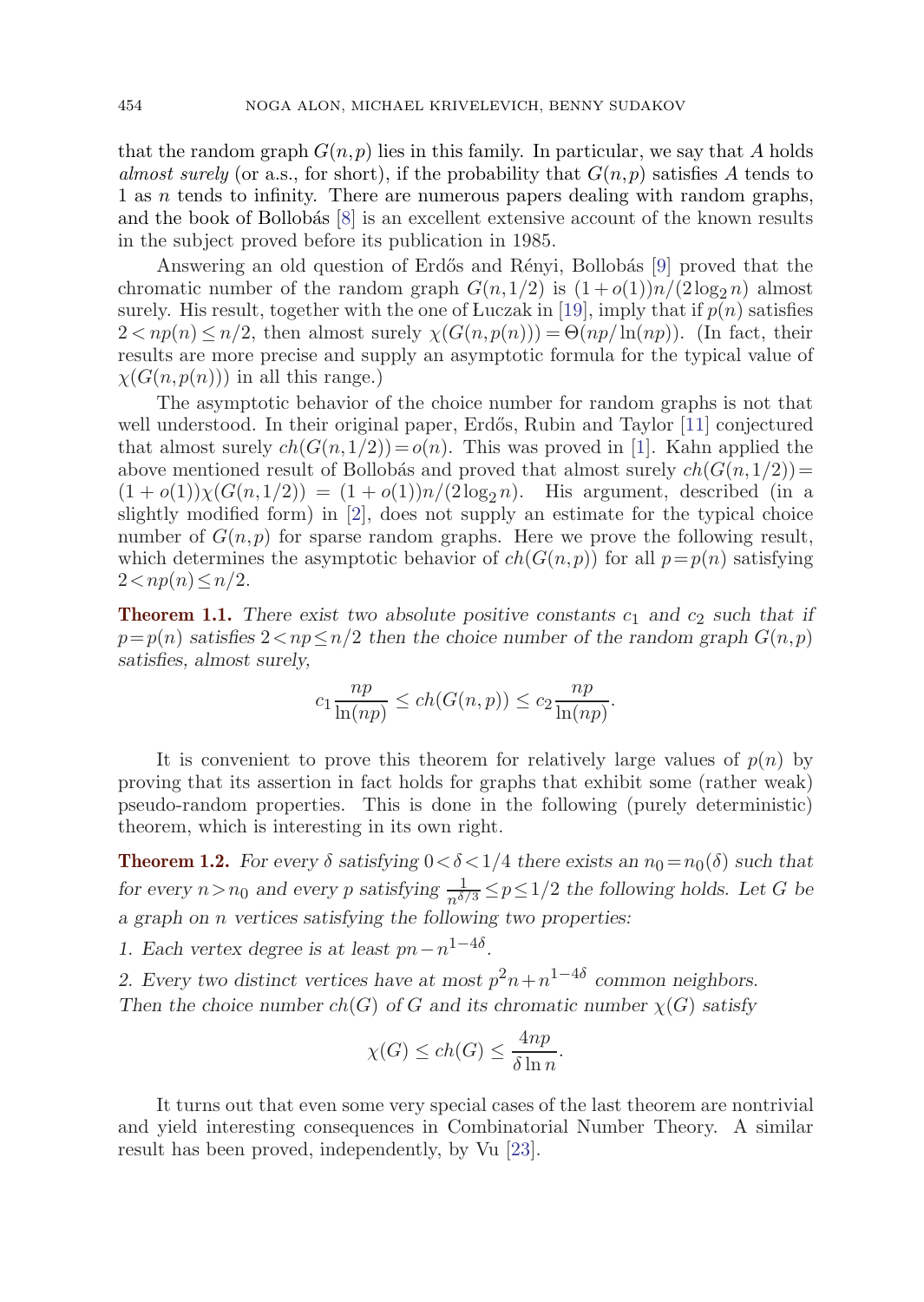<span id="page-2-0"></span>The rest of the paper is organized as follows. In section 2 we present the [proof](#page-3-0) of [Theorem 1.2](#page-1-0) and apply it to some special cases. [Section 3](#page-5-0) contains the [proof](#page-10-0) of [Theorem 1.1,](#page-1-0) and [section 4](#page-11-0) contains some results about the chromatic numbers of graphs with separated eigenvalues and graphs in which the neighborhood of each vertex spans relatively few edges. The final [section 5](#page-15-0) contains some concluding remarks and open problems. Throughout the paper we assume, whenever this is needed, that  $n$  is sufficiently large. We also omit all floor and ceiling signs whenever these are not crucial, to simplify the presentation.

#### **2. Pseudo-random graphs**

In this section we prove [Theorem 1.2](#page-1-0) which bounds the choice number (and hence also the chromatic number) of pseudo-random graphs. The bound provided by the theorem is tight, up to a constant factor, as shown, for example, by appropriate random graphs. We make no attempt to optimize our absolute constants here and in the rest of the paper.

The proof is rather short. We need the following lemma and its corollary.

**Lemma 2.1.** *Suppose*  $0 < \delta < 1/4$ ,  $n \ge n_0(\delta)$  *and let* p *satisfy*  $\frac{1}{n^{\delta}} \le p \le 1/2$ *. Let*  $G = (V, E)$  be a graph on *n* vertices satisfying the two properties in the assumption *of* [Theorem](#page-1-0) 1.2. Then every  $B \subset V$  *of size at least*  $n^{1-\delta}$  *contains at most*  $\frac{1.01}{2}p|B|^2$ *edges of* G*.*

**Proof.** Let A be the adjacency matrix of  $G$ , let  $J$  be the all 1 matrix whose rows and columns are indexed by the vertices of G and put  $H = A - pJ = (h_{uv})_{u,v \in V}$ . An easy computation shows that the inner product of any two columns of  $H$  is relatively small. Indeed, if  $N(v)$  and  $N(v')$  denote the sets of all neighbors of v and  $v'$ , respectively, and  $v \neq v'$  then,

$$
\sum_{u \in V} h_{uv} h_{uv'} = |N(v) \cap N(v')| - p(|N(v)| + |N(v')|) + np^2 \le 2n^{1-4\delta}.
$$

Therefore

$$
\sum_{u \in B} (\sum_{v \in B} h_{uv})^2 \le \sum_{u \in V} (\sum_{v \in B} h_{uv})^2
$$
  
= 
$$
\sum_{u \in V} (\sum_{v \in B} h_{uv}^2 + \sum_{v, v' \in B, v \ne v'} h_{uv} h_{uv'}) =
$$
  

$$
\sum_{v \in B} \sum_{u \in V} h_{uv}^2 + \sum_{v, v' \in B, v \ne v'} \sum_{u \in V} h_{uv} h_{uv'} \le |B|n + |B|^2 2n^{1-4\delta}.
$$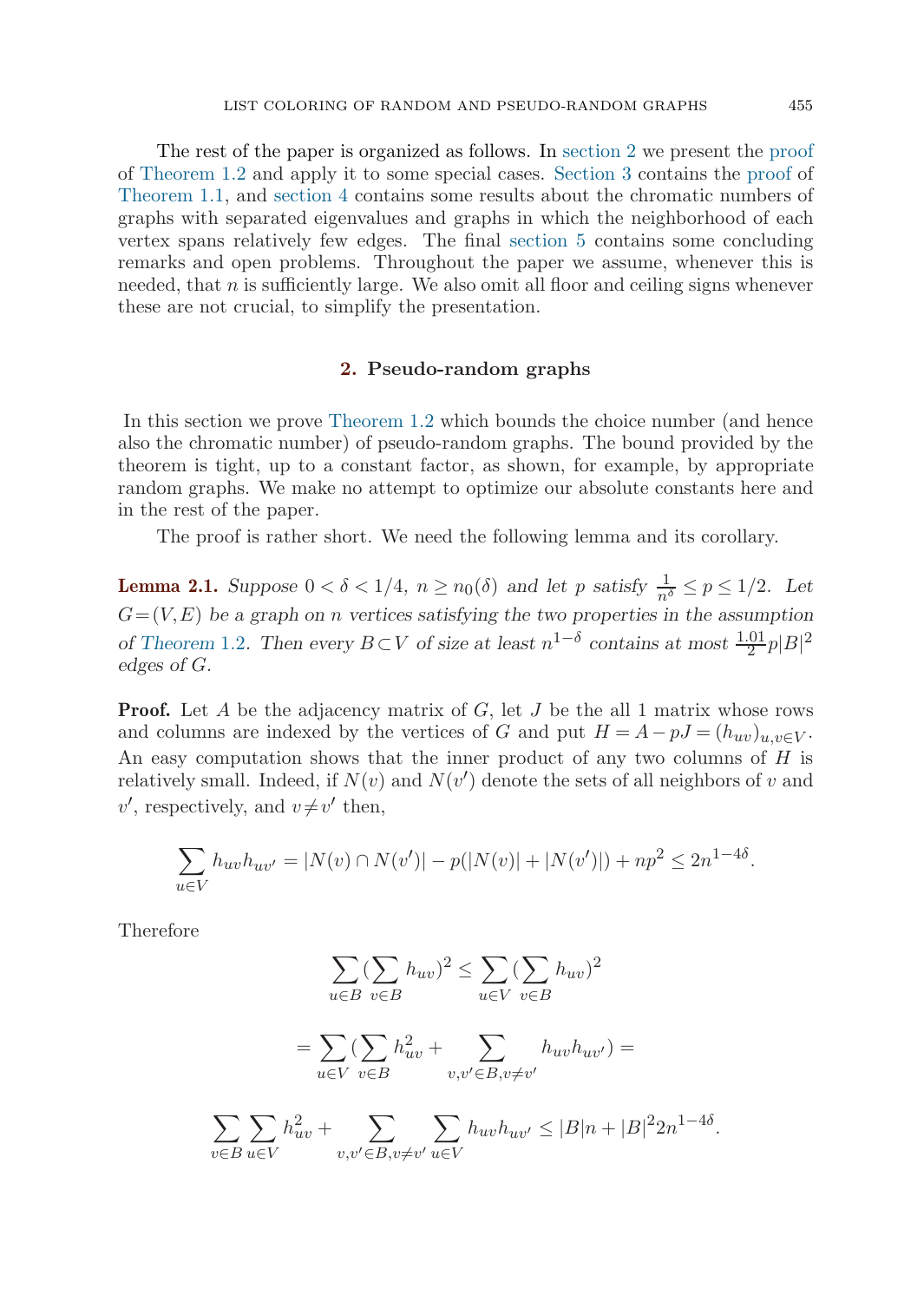<span id="page-3-0"></span>Let  $e(B)$  denote the total number of edges of G contained in B. By the Cauchy-Schwartz inequality and the last estimate

$$
(2e(B) - p|B|^2)^2 = \left(\sum_{u \in B} \sum_{v \in B} h_{uv}\right)^2
$$
  

$$
\leq |B| \sum_{u \in B} (\sum_{v \in B} h_{uv})^2 \leq |B|^2 n + |B|^3 2n^{1-4\delta}.
$$

Hence

$$
e(B)\leq \frac{1}{2}p|B|^2+\frac{1}{2}|B|\sqrt{n}+|B|^{3/2}n^{1/2-2\delta}<\frac{1.01}{2}p|B|^2,
$$

where the last inequality follows from the facts that  $\delta < 1/4$ ,  $p \geq n^{-\delta}$  and n is sufficiently large. This completes the proof.

**Corollary 2.2.** *Suppose*  $0 < \delta < 1/4$ ,  $n \ge n_0(\delta)$  *and let p satisfy*  $\frac{1}{n^{\delta}} \le p \le 1/2$ *. Let*  $G = (V, E)$  be a graph on *n* vertices satisfying the two properties in the assumption *of* [Theorem](#page-1-0) 1.2. Then every subset C of at least  $n^{1-\delta/2}$  vertices of G contains an *independent set of G of size at least*  $\frac{\delta}{3p} \ln n$ .

**Proof.** Repeatedly choose a vertex of minimum degree in the induced subgraph of G on  $C$ , add it to the independent set and delete it and its neighbors from C. By [Lemma 2.1](#page-2-0), as long as the remaining part of C has at least  $n^{1-\delta}$  vertices the minimum degree in the induced subgraph on it is at most  $\frac{2.02p}{2}|C|$  and hence the number of vertices deleted from C at each such step is at most  $\frac{2.02p}{2}|C|+1$ , implying that its size after such a step exceeds, say,  $e^{-3p/2}|C|$ . Therefore one can complete at least  $\frac{\delta}{3p} \ln n$  steps successfully before the size of |C| drops below  $n^{1-\delta}$ , completing the proof.

**Proof of [Theorem 1.2.](#page-1-0)** Let  $G = (V, E)$  be a graph satisfying the assumptions of the theorem. For each vertex  $v \in V$ , let  $S(v)$  be a list of at least  $\frac{4np}{\delta \ln n}$  colors. Our objective is to prove that there is a proper coloring of  $G$  assigning to each vertex a color from its list. As long as there is a set C of at least  $n^{1-\delta/2}$  vertices containing the same color  $c$  in their lists we can, by Corollary 2.2, find an independent set of at least  $\frac{\delta}{3p} \ln n$  vertices in C, color them all by c, omit them from the graph and omit the color c from all lists. The total number of colors that can be deleted in this process cannot exceed  $\frac{3np}{\delta \ln n}$  (since in each such deletion at least  $\frac{\delta \ln n}{3p}$  vertices are deleted from the graph). When this process terminates, no color appears in more than  $n^{1-\delta/2}$  lists, and each list still contains at least  $\frac{np}{\delta \ln n} > n^{1-\delta/2}$  colors. Therefore, by Hall's theorem, we can assign to each of the remaining vertices a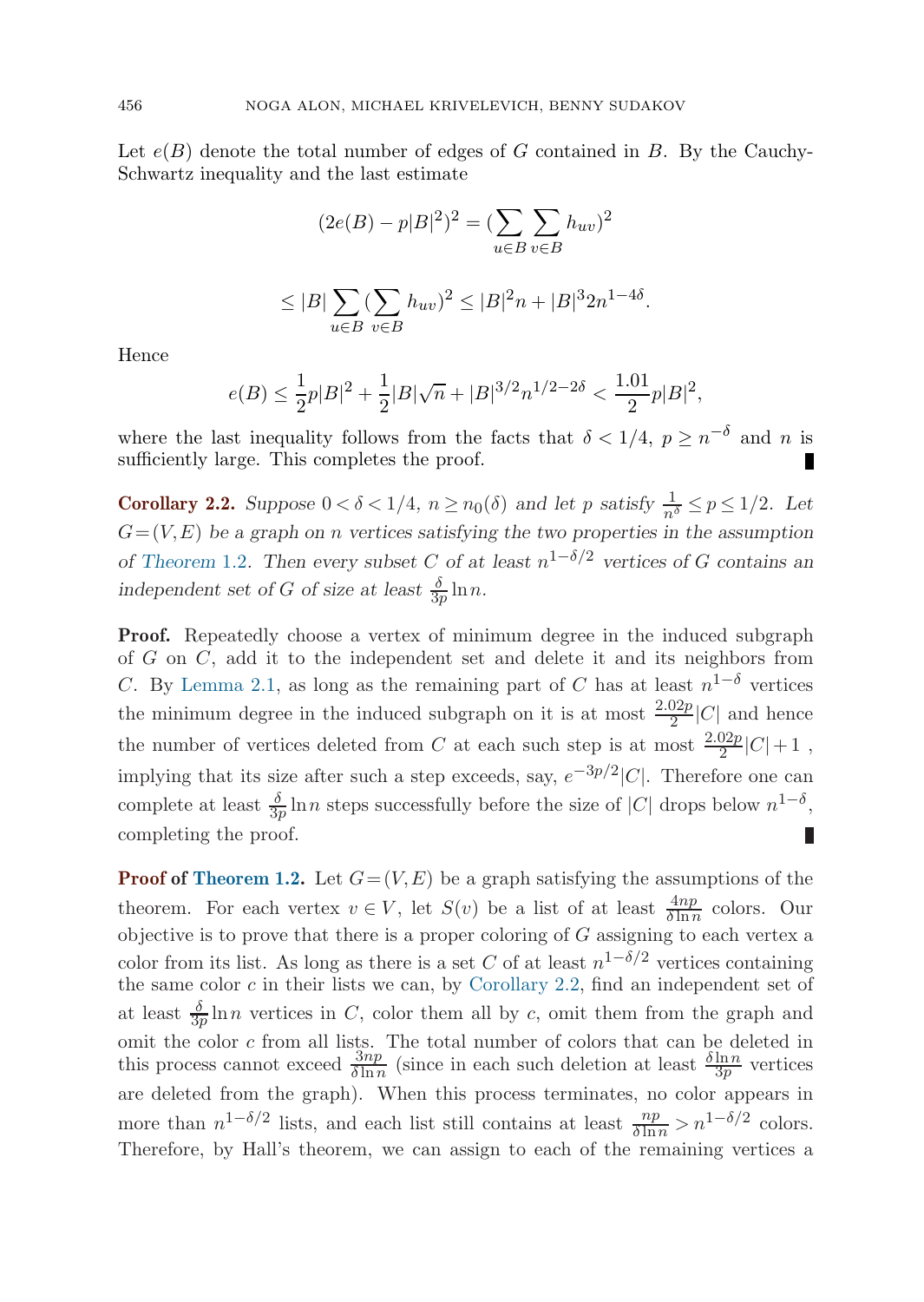color from its list so that no color is being assigned to more than one vertex, thus completing the coloring and the proof.

The above proof is clearly algorithmic in the sense that there is a polynomial time algorithm that finds, given a graph satisfying the assumptions of the theorem, and an assignment of lists of colors of the appropriate size for each vertex, a proper coloring assigning to each vertex a color from its list.

To demonstrate the applications of [Theorem 1.2](#page-1-0) consider the case  $p = 1/2$ . Here we can choose, say,  $\delta = 1/10$  and conclude that for any graph G with a large number *n* of vertices in which every degree exceeds  $n/2-n^{0.6}$  and every two distinct vertices have at most  $n/4+n^{0.6}$  common neighbors,  $\chi(G) \le ch(G) \le 20n/\ln n$ . Here are a few examples illustrating this estimate.

- The obvious example that satisfies the above assumptions is the random graph  $G(n,1/2)$ , which satisfies all assumptions almost surely. Here, in fact, a better estimate is known. As mentioned in the introduction, Bollobás  $[9]$  $[9]$  proved that almost surely the chromatic number of  $G(n,1/2)$  is  $(1+o(1))n/2\log_2 n$ , and Kahn (cf. [\[2](#page-17-0)]) showed that this implies a similar estimate for  $ch(G(n,1/2))$ .
- Another class of examples is the well known Paley graphs  $G_q$  defined for every prime q congruent to 1 modulo 4. The vertices of  $G_q$  are all elements of the finite field  $Z_q$  and two vertices are adjacent iff their difference is a quadratic residue modulo q. These graphs are  $(q-1)/2$  regular and any two distinct vertices of them have at most  $(q-1)/4$  common neighbors. Thus, for any large q, by choosing, say,  $\delta = 1/5$  in our theorem we conclude that the chromatic and the choice number of  $G_q$  are both at most  $10q/\ln q$ . We can in fact improve the constant 10 by being slightly more careful. It is not known if for any  $\epsilon > 0$  and any prime  $q>q_0(\epsilon)$  the chromatic number of  $G_q$  is bigger than  $q^{1-\epsilon}$ , and a proof of such an estimate would have far reaching number theoretic consequences.
- An additional class of pseudo-random graphs for which the case  $p = 1/2$  of our theorem can be applied (and yields, as in the case of random graphs, tight bounds up to a constant factor) is the following. For any odd integer  $k$ let  $H_k$  denote the graph whose  $n_k = 2^{k-1} - 1$  vertices are all binary vectors of length  $k$  with an odd number of ones except the all one vector, in which two (distinct) vertices are adjacent iff the inner product of the corresponding vectors is 1 modulo 2. It is easy to check that this graph is  $(2^{k-2}-2)$  regular, and every two distinct vertices in it have at most  $2^{k-3}-1$  common neighbors. Therefore, by our theorem, the chromatic number and the choice number of  $H_k$  are both at most, say,  $10n_k/\ln n_k$  for all large k. Here, too, the constant 10 can be improved. This estimate is tight up to a constant factor since it is easy to see that the independence number of  $H_k$  is  $k = (1+o(1))\log_2 n_k$ , as the vectors corresponding to any independent set are linearly independent over  $Z_2$ , because the inner product of each of them with itself is 1 modulo 2 and the inner product of each of them with another one is 0 modulo 2.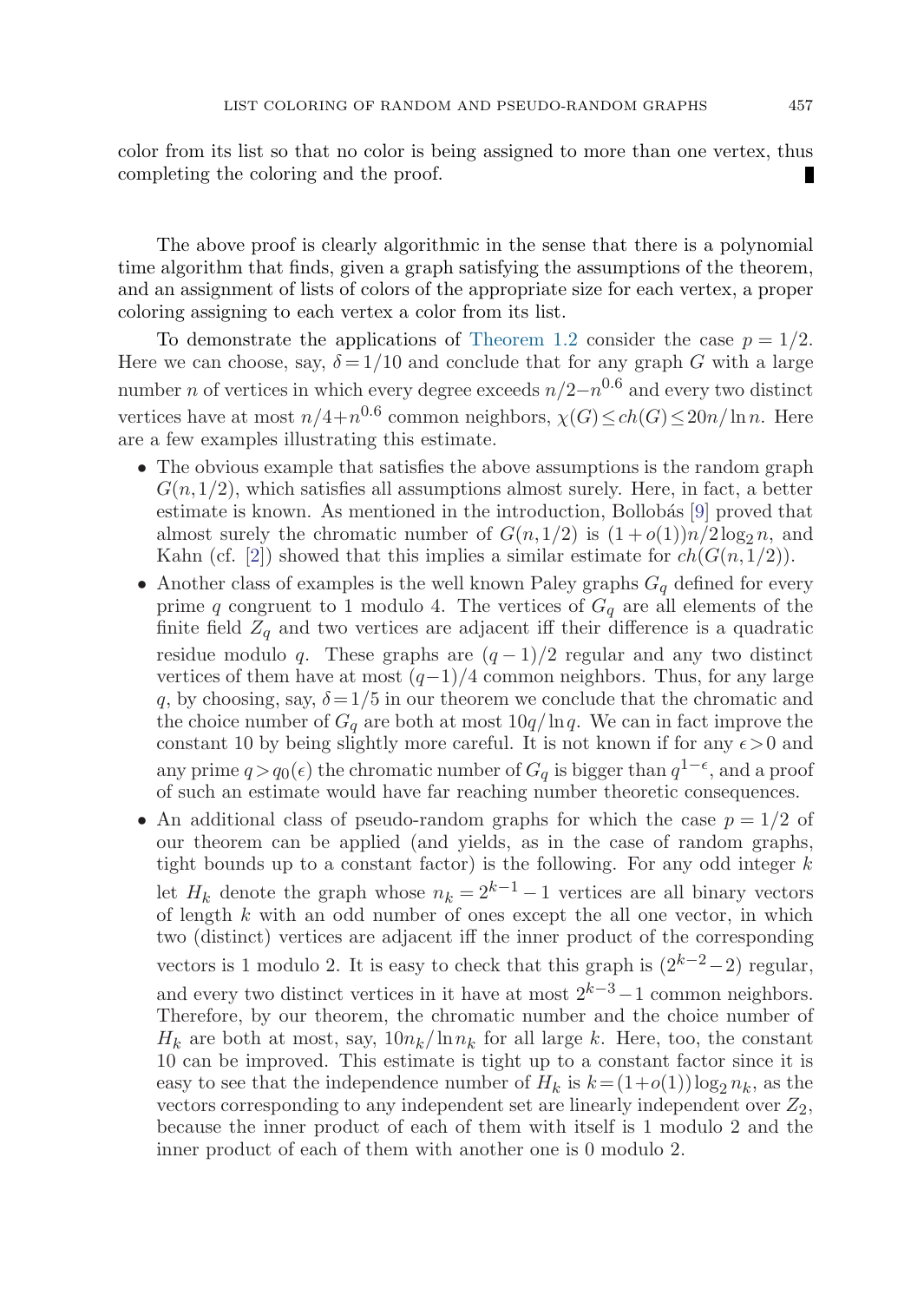• Finally we present examples which show that sometimes the estimate of [The](#page-1-0)[orem 1.2](#page-1-0) may be very far from the right answer. Let  $q > 2$  be a prime and let  $F_{q^2}$  be the finite field with  $q^2$  elements. The vertices of the graph  $G_{q^2}$  are all the elements of the field and two vertices are adjacent iff their difference is not a quadratic residue in  $F_{q2}$ . These graphs are  $(q^2-1)/2$  regular and any two distinct vertices of  $G_{q^2}$  have at most  $(q^2-1)/4$  common neighbors. Therefore [Theorem 1.2](#page-1-0) with  $p=1/2$  supplies an  $10q^2/\ln(q^2)$  upper bound on both the choice and the chromatic numbers of  $G_{q^2}$ . But the actual chromatic number of  $G_{q^2}$  is much smaller. Indeed, note that all elements of the subfield  $F_q \subset F_{q^2}$ ,  $|F_q| = q$  are quadratic residues and thus  $F_q$  and also all its additive cosets are independent sets in  $G<sub>q</sub>$ <sup>2</sup> and cover all its vertices. This implies that  $\chi(G_{q^2}) \leq q$ . In fact  $G_{q^2}$  contains a clique of size q (any multiplicative coset  $\alpha F_q$  of  $F_q$  with  $\alpha \in F_{q^2}$ , quadratic non-residue), showing that  $\chi(G_{q^2})=q$ .

# **3. Random graphs**

In this section we prove [Theorem 1.1](#page-1-0). We start with the statement of some preliminary known results, and continue with a brief outline of the proof. Next we present some lemmas dealing with the properties of random graphs and conclude with the proof of the theorem. Throughout this section  $\epsilon$  and  $\delta$  always denote positive reals, and we always assume, whenever this is needed, that  $n$  is sufficiently large as a function of  $\epsilon$  and  $\delta$ .

# **3.1. Preliminaries**

A graph is *d-degenerate* if every subgraph of it contains a vertex of degree at most d. The following is a simple, well known fact  $(c.f., e.g., [2])$  $(c.f., e.g., [2])$  $(c.f., e.g., [2])$ :

П

**Proposition 3.1.** *Every* d-degenerate graph is  $(d+1)$ -choosable.

Let  $\Delta(G)$  denote the maximum vertex degree in a graph G. The girth of G is the minimum length of a cycle in it. The following result of Kim [[14\]](#page-18-0) is one of the main ingredients of our proof.

**Proposition 3.2.** ([[14\]](#page-18-0)) *Let* G *be a graph with girth at least* 5*, then*

$$
ch(G) \le (1 + o(1)) \frac{\Delta(G)}{\ln \Delta(G)}
$$

*where the*  $o(1)$  *term tends to zero as*  $\Delta(G)$  *tends to infinity.* 

<span id="page-5-0"></span>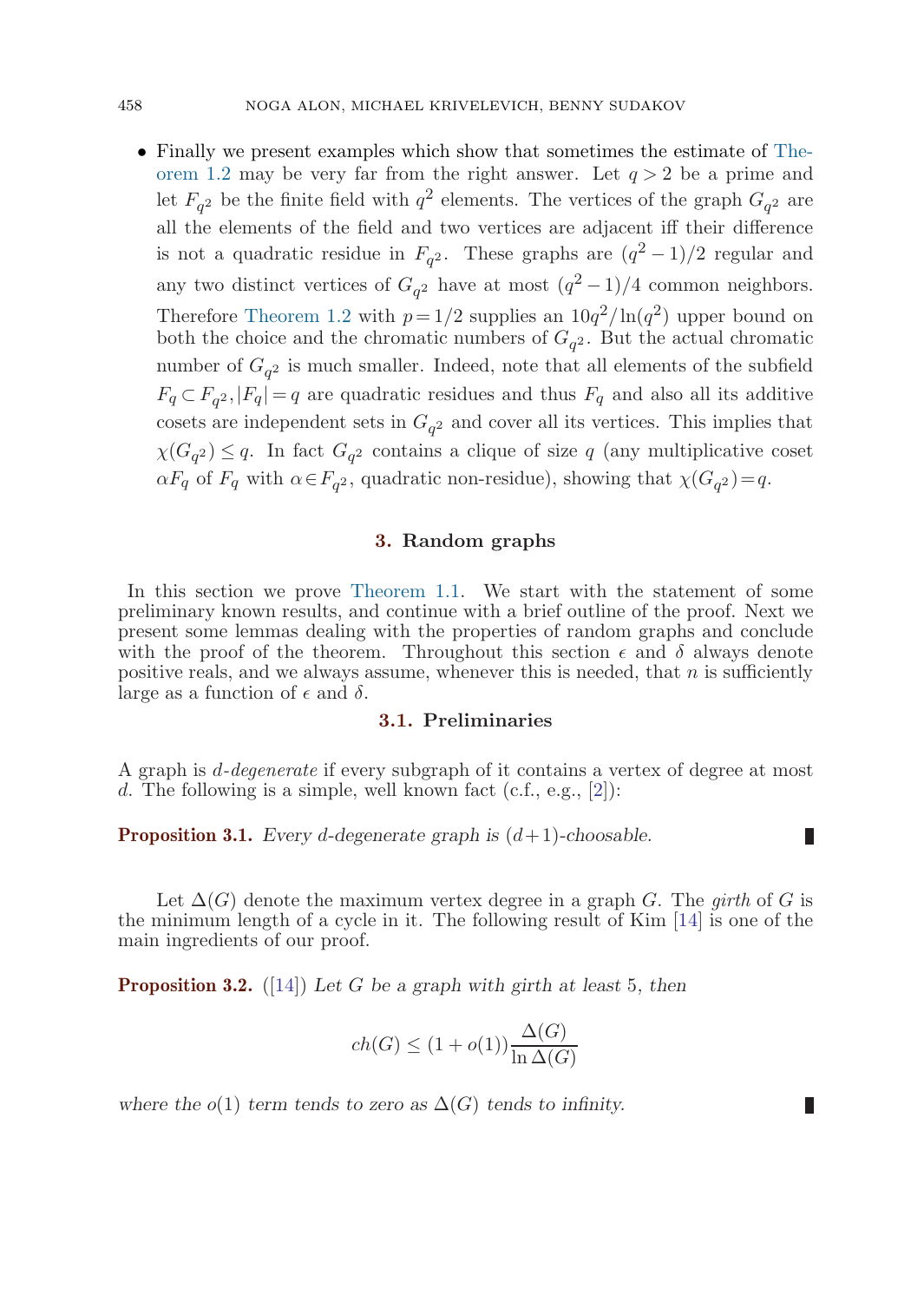#### **3.2. An outline of the proof**

<span id="page-6-0"></span>In the [proof](#page-10-0) of [Theorem 1.1](#page-1-0) for the random graph  $G=G(n,p)=(V,E)$ , we consider three possible ranges of the edge probability p. If p is large, say,  $p \ge n^{-1/30}$ , the result follows from [Theorem 1.2](#page-1-0). If p is small, say  $p \leq n^{-3/4-\epsilon}$ , (but  $np > 30$ ), then almost surely there is a relatively small set of vertices  $U$  containing all triangles and all 4-cycles of  $G$ , as well as all vertices of degree bigger than, say,  $4np$ . By repeatedly adding to U vertices in  $V-U$  that have many neighbors in it, as long as such vertices exist, we obtain a new set  $U$  which still contains all cycles of length 3 and 4 as well as all vertices of high degree, such that no vertex in  $V-U$  has too many neighbors in  $U$ . Moreover, by the properties of the random graph it can be shown that this set U is still rather small. Given, now, a list of colors assigned to each vertex, we first find, using [Proposition 3.1](#page-5-0), a proper coloring of the induced subgraph of  $G$  on  $U$  assigning to each vertex a color from its list. Next we delete from the list of each vertex in  $V-U$  all the colors used to color its neighbors in U, noting that the remaining list is still large, since no vertex in  $V-U$  has too many neighbors in U. Finally, we use [Proposition 3.2](#page-5-0) to properly color the remaining vertices, using the fact that the induced subgraph of G on  $V-U$  has girth at least 5 and maximum degree at most 4np.

It remains to deal with the medium values of p, say  $n^{-7/8} \le p \le n^{-\epsilon}$ . Here (if, say,  $p = n^{-1/2}$ ) every vertex is likely to lie in many 4-cycles and hence there is no small set  $U$  as before. The trick here is to split the vertex set of the graph arbitrarily into many parts, noting that the induced subgraph on each part is now a random graph which is much sparser (as a function of the smaller number of vertices in a part). Given lists of colors, we can now split their union randomly into disjoint sets, where each set is assigned to one of our subgraphs, making sure by some standard large deviation inequalities that the list of colors of each vertex contains sufficiently many colors assigned to its subgraph. (Here we use the fact that  $p$  is medium, and not too small). The proof can now be completed by applying the arguments of the sparse case to each part separately.

The details, which require some care and some careful computation, are presented in the rest of the section.

#### **3.3. Some properties of random graphs**

We need the following simple though somewhat technical lemma.

**Lemma 3.3.** *If*  $p \geq 30/n$ , then the random graph  $G(n, p)$  has the following properties:

- (i) *Almost surely every*  $s \leq 2n/\ln^2(np)$  *vertices of G span fewer than*  $(4np/\ln^2(np))s$  *edges.* Therefore any subgraph of this graph induced by a *subset*  $V_0 \subset V$  *of size*  $|V_0| \leq 2n/\ln^2(np)$ *, is*  $8np/\ln^2(np)$ *-choosable.*
- (ii) *If*  $30/n \leq p \leq n^{-3/4-\epsilon}, \epsilon > 0$  *then almost surely:*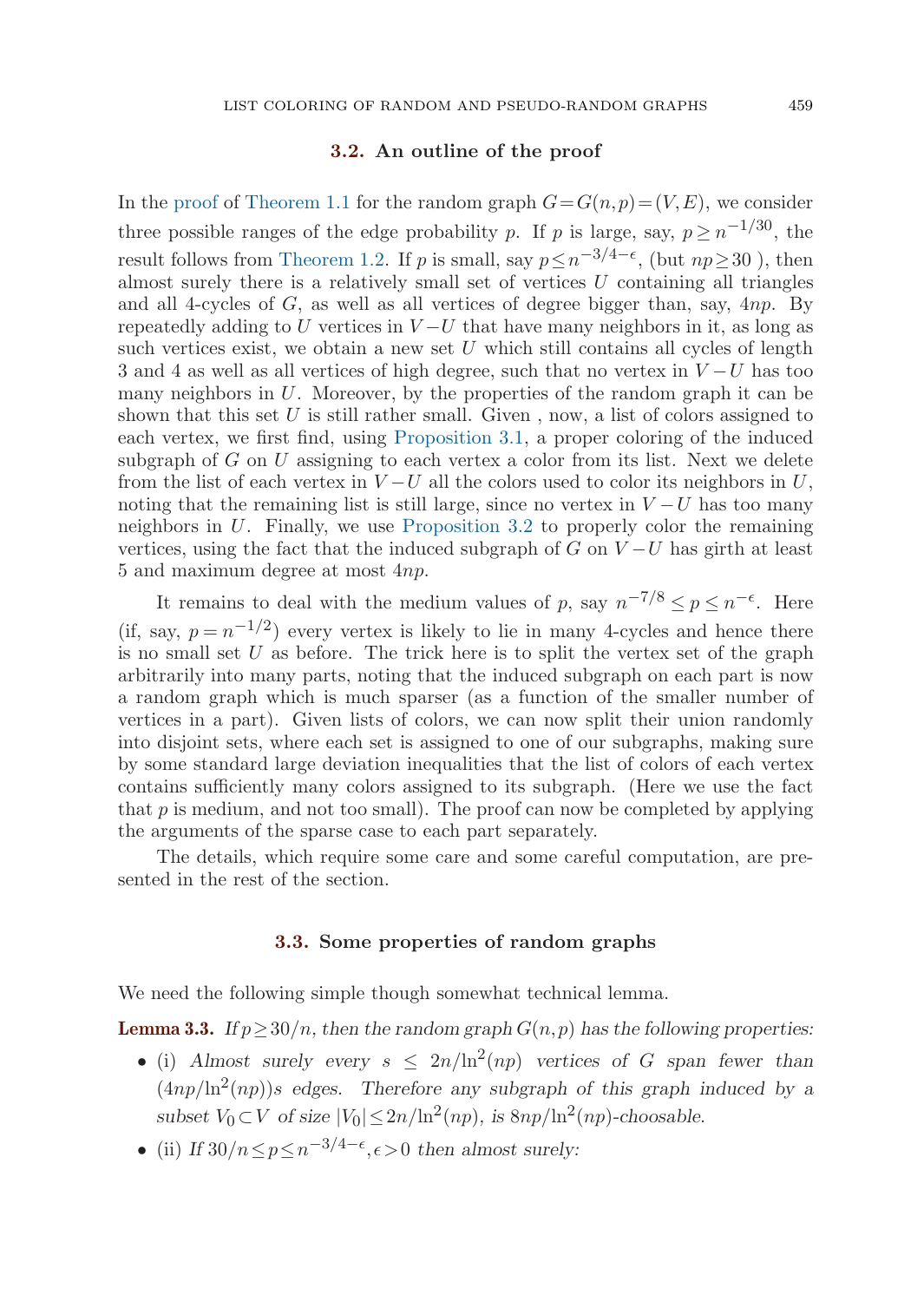<span id="page-7-0"></span>1. All but at most  $n/\ln^2(np)$  vertices of G have degree at most 4np.

2. There exists a subset  $U \subset V(G)$  of size at most  $n^{1-\epsilon}$  such that the induced *subgraph*  $G[V-U]$  *of*  $G$  *on*  $V-U$  *has girth at least 5;* 

- *(iii)* If  $n^{\delta} \leq pn \leq n^{1-\delta}, \delta > 0$  then with probability at least  $1-e^{-\sqrt{np}}$ :
	- 1. *Every vertex*  $v \in V(G)$  *has degree*  $(1+o(1))np$ ;

2. The maximum number of edge disjoint 3-cycles in G is at most  $5n^3p^3$  and the maximum number of edge disjoint 4-cycles is at most  $5n^4p^4$ .

**Proof.** (i) Define  $r = 4np/\ln^2(np)$ . Then the probability of existence of a subset  $V_0 \subset V$  violating the assertion of the lemma is at most

$$
\sum_{i=r}^{2n/\ln^2(np)} \binom{n}{i} \binom{\binom{i}{2}}{ri} p^{ri} \le \sum_{i=r}^{2n/\ln^2(np)} \left[ \frac{en}{i} \left( \frac{ei}{2r} \right)^r p^r \right]^i
$$

$$
= \sum_{i=r}^{2n/\ln^2(np)} \left[ \frac{e^2np}{2r} \left( \frac{eip}{2r} \right)^{r-1} \right]^i
$$

$$
\le \sum_{i=r}^{2n/\ln^2(np)} \left[ \ln^2(np) \left( \frac{ei\ln^2(np)}{8n} \right)^{4np/\ln^2(np) - 1} \right]^i = o(1).
$$

The additional claim about the choosability now follows from [Proposition 3.1.](#page-5-0)

(ii) 1. Suppose there are more than  $n/\ln^2(np)$  vertices with degree at least 4np. Denote by S a set containing exactly  $n/\ln^2(np)$  such vertices. By statement (i), almost surely, the induced subgraph  $G[S]$  has at most  $e(G[S]) \leq (4np/\ln^2(np))|S|=$  $4n^2p/\ln^4(np) \leq n^2p/2\ln^2(np)$  edges. Therefore the number of edges between the sets of vertices S and  $V-S$  is at least  $4np|S|-2e(G[S])\geq 3n^2p/\ln^2(np)$ . On the other hand the probability that  $G(n, p)$  contains such a bipartite subgraph is at most

$$
\left(\frac{n}{\ln^2(np)}\right) \left(\frac{n^2}{\ln^2(np)}\right) p^{\frac{3n^2p}{\ln^2(np)}} \leq (e \ln^2(np))^{\frac{n}{\ln^2(np)}} \left(\frac{e}{3}\right)^{\frac{3n^2p}{\ln^2(np)}} \n= \left[e \ln^2(np) \left(\frac{e}{3}\right)^{3np}\right]^{\frac{n}{\ln^2(np)}} = o(1).
$$

This implies that almost surely there are at most  $n/\ln^2(np)$  vertices in G with degree greater than 4np.

(ii) 2. Let  $X_1, X_2$  be the number of cycles of length 3 and 4, respectively, in the graph  $G(n, p)$ . Clearly the expectations satisfy  $E(X_1) \leq n^3 p^3 \leq n^{3/4-3\epsilon}$  and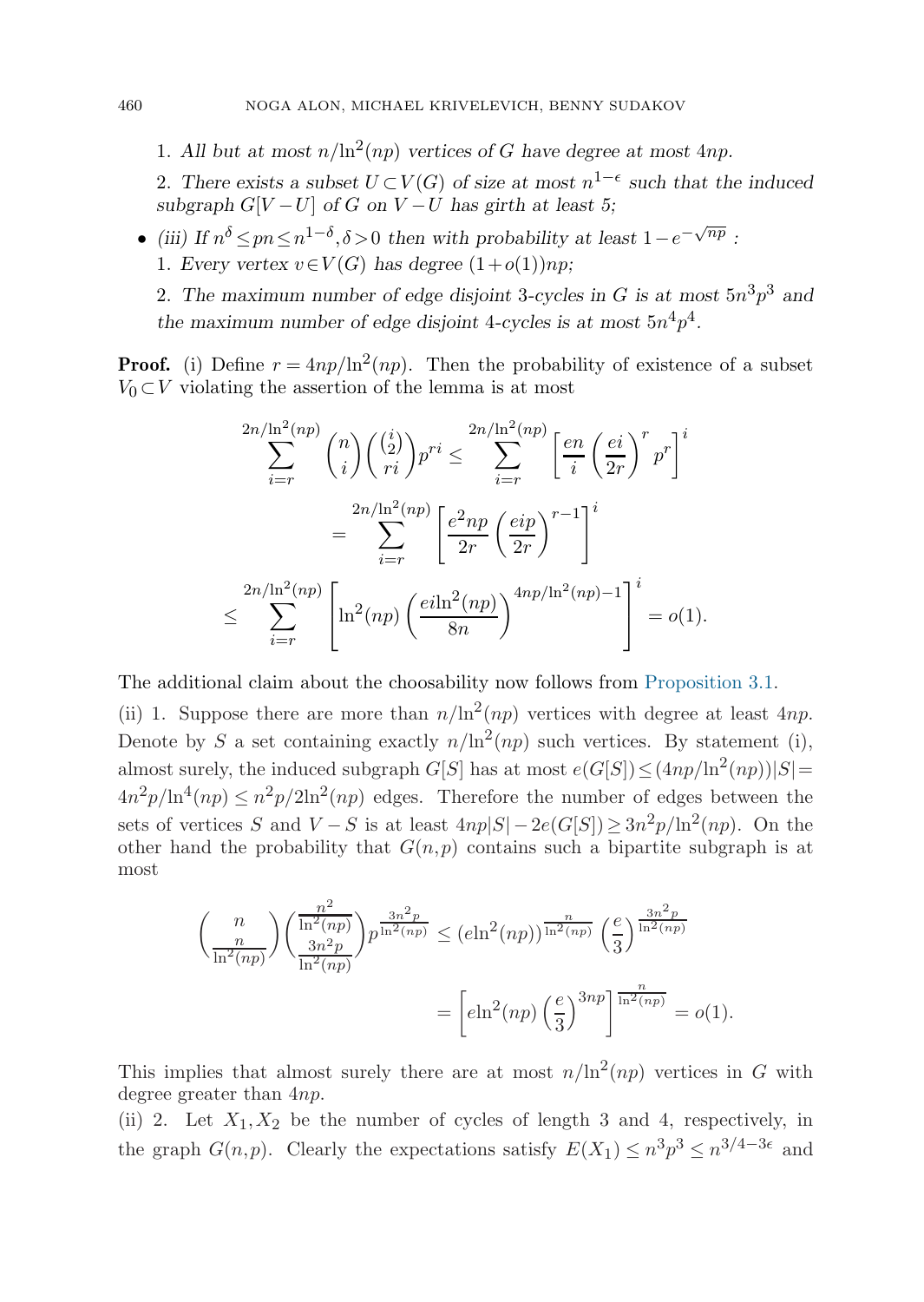<span id="page-8-0"></span> $E(X_2) \leq n^4 p^4 \leq n^{1-4\epsilon}$  with room to spare. By Markov's inequality this implies that almost surely  $X_1 + X_2 \leq n^{1-2\epsilon}$ . Denote by U the union of all 3– and 4cycles in G. Then the induced subgraph  $G[V-U]$  has girth at least 5 and a.s.  $|U| < 4n^{1-2\epsilon} < n^{1-\epsilon}$ .

(iii) 1. The degree of every vertex  $v \in V(G)$  is a binomially distributed random variable with parameters  $n$  and  $p$ . Therefore the result follows from the standard estimates for binomial distributions (see, e.g., [\[7](#page-18-0)], Appendix A).

(iii) 2. We describe the proof only for the case of 3-cycles, the case of 4-cycles can be treated similarly. Denote by  $X$  the number of 3-cycles and by  $X_0$  the maximum number of edge disjoint 3-cycles in  $G(n, p)$ . By the inequality of Erdős and Tetali  $([12])$  $([12])$  $([12])$ 

$$
Pr(X_0 \ge s) \le \frac{(E(X))^s}{s!}.
$$

Since the expectation  $E(X)$  is at most  $n^3p^3$  we conclude that

$$
Pr(X_0 \ge 5n^3p^3) \le \frac{(E(X))^{5n^3p^3}}{(5n^3p^3)!} \le \left(\frac{e}{5}\right)^{n^3p^3} < e^{-\sqrt{np}}.
$$

This completes the proof.

**Proposition 3.4.** *The random graph*  $G(n,p)$  *with*  $30/n \leq p \leq n^{-4\epsilon}, 0.1 > \epsilon > 0$ *contains almost surely a subset*  $U \subset V$  *of size*  $(1+o(1))n/\ln^2(np)$  *such that the induced subgraph*  $G[V-U]$  *is*  $\frac{2np}{\epsilon \ln(np)}$ *-choosable.* 

**Proof.** Let us first consider the case  $p \leq n^{-7/8}$ . Then by [Lemma 3.3](#page-6-0), part (ii) (with  $\epsilon = 1/8$ ) there exists a set  $U_0 \subset V(G)$  such that  $|U_0| \leq n^{1-1/8}$  and the induced subgraph  $G[V-U_0]$  has girth at least 5. Denote by U the set of vertices consisting of  $U_0$  and all vertices with degree greater than  $4np$ . Then by [Lemma 3.3](#page-6-0), part (ii) the size of U is bounded by  $n/\ln^2(np)+n^{7/8} = (1+o(1))n/\ln^2(np)$ . Since the induced subgraph  $G[V-U]$  has girth at least 5 and maximum degree at most  $4np$ , it follows by [Proposition 3.2](#page-5-0) that its choice number is at most  $(1+o(1))4np/\ln(np) \leq \frac{2np}{\epsilon \ln(np)}$ .

Now we treat the case  $n^{-7/8} \le p \le n^{-4\epsilon}$ . Fix an arbitrary partition of the set of vertices  $V(G)$  into  $r = n^{1-\epsilon}p$  equal parts  $V_1, \ldots, V_r$  each of size  $n/r$ . Note that for all  $1 \leq i \leq r$  the induced subgraph  $G[V_i]$  is a random graph  $G(n/r, p)$ . Let  $C_i^1$ and  $C_i^2$  be maximum families of edge disjoint cycles of length 3 and 4, respectively, in  $G[V_i]$ . Then as  $p(n/r) = n^{\epsilon} > (n/r)^{\epsilon}$ , by [Lemma 3.3](#page-6-0), part (iii) we get that with probability at least  $1-3e^{-n^{\epsilon/2}}$ 

$$
|C_i^1| \le 5\left(\frac{n}{r}\right)^3 p^3 = 5\frac{n^{1+2\epsilon}p}{r} < 5\frac{n^{1-2\epsilon}}{r},
$$

П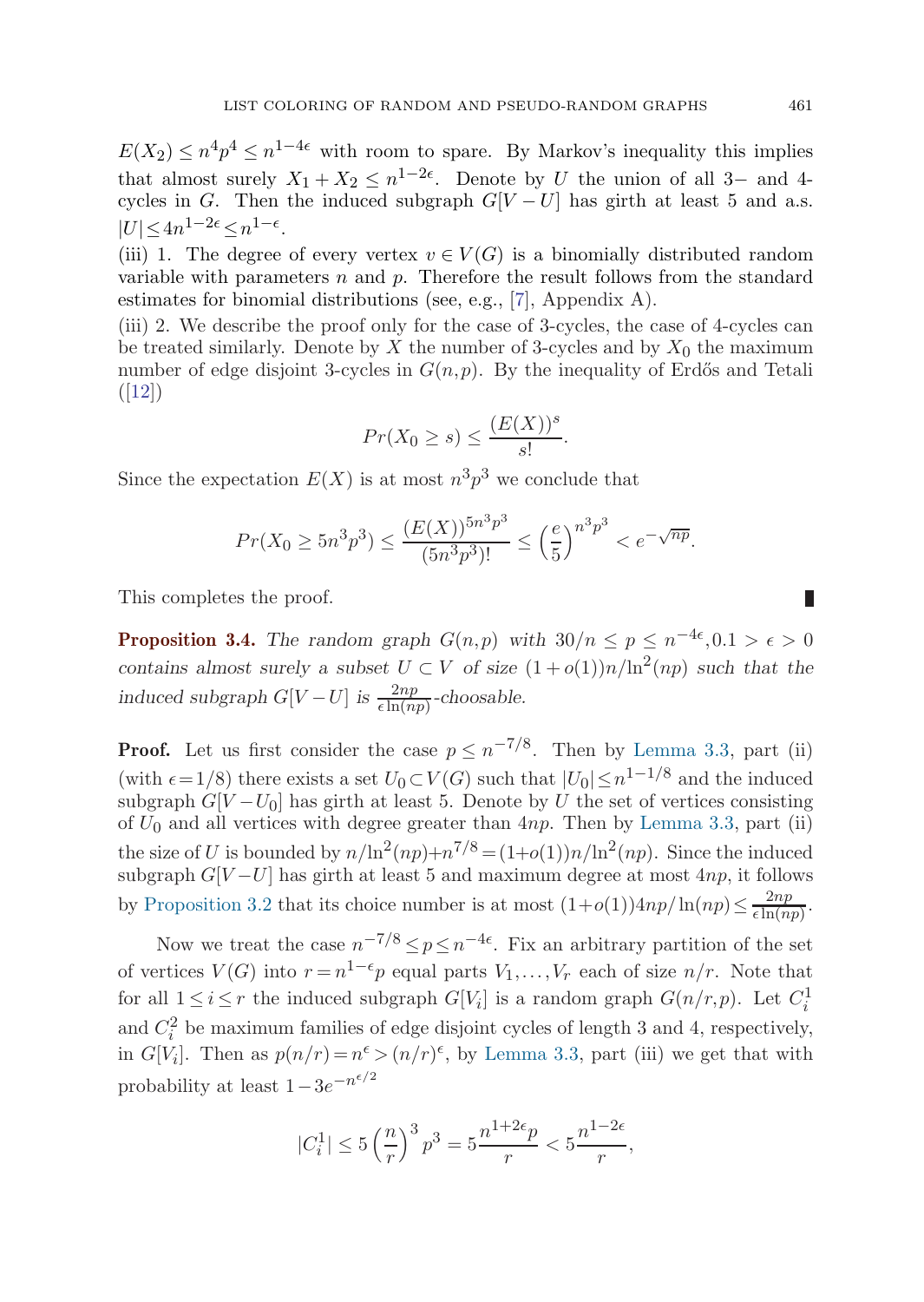$$
|C_i^2| \leq 5\left(\frac{n}{r}\right)^4p^4 = 5\frac{n^{1+3\epsilon}p}{r} < 5\frac{n^{1-\epsilon}}{r}
$$

and the maximum degree in the subgraph  $G[V_i]$  is  $(1+o(1))np/r$ . Denote by  $U_i$ the set of all vertices in  $V_i$  which belong to one of the cycles from the families  $C_i^1$ and  $C_i^2$ . Then, with probability at least  $1 - 3ne^{-n^{\epsilon/2}}$  the size of  $U_i$  is bounded by  $|U_i| \leq 3|C_i^1| + 4|C_i^2| < n^{1-\epsilon/2}/r$  for all i. Also from the definition of the set  $U_i$  it follows that the induced subgraph  $G[V_i - U_i]$  has girth greater than 4. Thus [Proposition 3.2](#page-5-0) implies that with probability at least  $1-3ne^{-n^{\epsilon/2}}$  the choice number of the induced subgraph  $G[V_i - U_i]$  is at most  $(1+o(1))\frac{np}{r\ln(np/r)} \leq \frac{np}{\epsilon r\ln(np)}$  for all  $1 \leq i \leq r$ . Put  $U = \bigcup_{i=1}^{r} U_i$ . Then almost surely  $|U| \leq r \frac{n^{1-\epsilon/2}}{r} = n^{1-\epsilon/2} < n/\ln^2(np)$ . It remains to prove that the induced subgraph  $G[V-U]$  is  $\frac{2np}{\epsilon \ln(np)}$  choosable.

Indeed, given lists of colors  $L_v$  of size  $\frac{2np}{\epsilon \ln(np)}$  for each vertex v, partition the set of all colors  $X = \bigcup_{v \in V} L_v$  into r sets  $X_1, \ldots, X_r$  by choosing for each color randomly and independently an index i between 1 and r and by placing it in  $X_i$ . As for all vertices  $v \in V$  the random variable  $|L_v \cap X_i|$  is binomially distributed with parameters  $\frac{2np}{\epsilon \ln(np)}$  and  $1/r$ , it follows, by the standard large deviation inequality of Chernoff (cf. , e.g., [\[7](#page-18-0)], Appendix A), that

$$
Pr\left(|L_v \cap X_i| \le \frac{np}{\epsilon r \ln(np)}\right) < e^{-\frac{np}{4\epsilon r \ln(np)}} < e^{-n^{\epsilon/2}}.
$$

Therefore with positive probability no such event happens. This implies that there exists a partition of the colors into  $r$  pairwise disjoint parts with the property that  $|L_v \cap X_i| \ge \frac{np}{\epsilon r \ln(np)}$  for all i and  $v \in V$ . Take one such partition. Since  $ch(G[V_i-U]) = ch(G[V_i-U_i]) \leq \frac{np}{\epsilon r \ln(np)},$  one can color the induced subgraph  $G[V_i-U]$  using only colors from  $X_i$ . Since all the sets  $X_i$  are disjoint this gives a proper coloring of the vertices of the graph  $G[V-U]$  from the original lists of colors.

#### **3.4. The proof of the theorem**

We need the following result. Note that its statement is purely deterministic.

**Proposition 3.5.** *Suppose*  $0 < \epsilon < 0.1$ ,  $np \geq 30$  *and let*  $G = (V, E)$  *be a graph on n vertices with the property that there exists a subset*  $U_0 \subset V$  *of size*  $(1+o(1))n/\ln^2(np)$ *such that the induced subgraph*  $G[V - U_0]$  *is*  $\frac{2np}{\epsilon \ln(np)}$ *-choosable. Suppose further,* 

<span id="page-9-0"></span>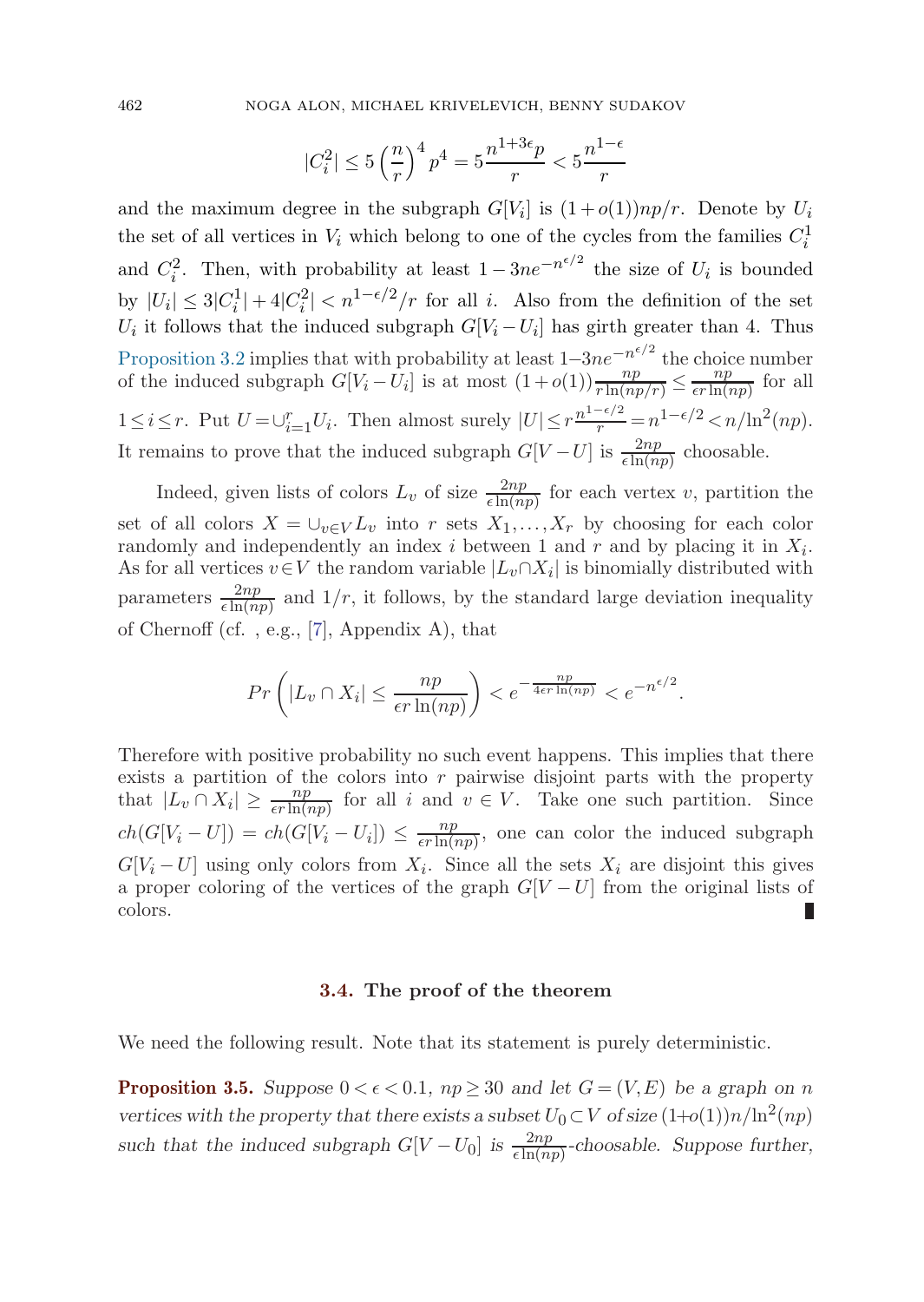<span id="page-10-0"></span>*that every*  $s \leq 2n/\ln^2(np)$  *vertices of G span fewer than*  $(4np/\ln^2(np))s$  *edges. Then* 

$$
ch(G) \le \frac{3np}{\epsilon \ln(np)}.
$$

**Proof.** First we find a subset  $U \subset V$  of size  $|U| \leq 2n/\ln^2(np)$ , such that the induced subgraph  $G[V-U]$  is  $\frac{2np}{\epsilon \ln(np)}$ –choosable, and every vertex  $v \in V-U$  has at most  $10np/\ln^2(np)$  neighbors in U. A similar idea was used in the papers of Luczak [\[20\]](#page-18-0) and of Alon and Krivelevich [\[4](#page-18-0)]. (Note that the number 10 can be easily reduced, and we make no attempt to optimize the multiplicative constants here and in what follows.) To find U as above, start with  $U = U_0$ ,  $|U_0| = (1+o(1))n/\ln^2(np)$ , such that the induced subgraph  $G[V-U_0]$  is  $\frac{2np}{\epsilon \ln(np)}$  choosable. The existence of  $U_0$  follows from our assumptions. As long as there exists a vertex  $v \in V - U$ having at least  $10np/\ln^2(np)$  neighbors in U, add it to U and update U by defining  $U := U \cup \{v\}$ . This process terminates with  $|U| < 2n/\ln^2(np)$  because otherwise we would get a subset  $U \subset V$  of size  $|U| = 2n/\ln^2(np)$ , containing more than  $(10-o(1))n^2p/\ln^4(np)$  edges, thus contradicting the assumptions about G. On the other hand, as  $V - U \subset V - U_0$  and  $G[V - U_0]$  is  $\frac{2np}{\epsilon \ln(np)}$  choosable, it follows that the induced subgraph  $G[V-U]$  is also  $\frac{2np}{\epsilon \ln(np)}$  choosable.

By the assumptions, the induced subgraph  $G[U]$  is  $8np/\ln^2(np)$ -degenerate. Therefore by [Proposition 3.1](#page-5-0) its choice number is at most  $\frac{8np}{\ln^2(np)} + 1 < \frac{3np}{\epsilon \ln(np)}$ . Given lists of colors of size  $\frac{3np}{\epsilon \ln(np)}$  for each vertex of G, first color the vertices of U. Then each vertex in  $V-U$  has at most  $10np/ln^2(np)$  forbidden colors in its list as it has at most that many neighbors in  $U$ . Delete these colors from the list. The updated list still contains at least  $\frac{3np}{\epsilon \ln(np)} - \frac{10np}{\ln^2(np)} \ge \frac{2np}{\epsilon \ln(np)}$  colors. Since the induced subgraph  $G[V-U]$  is  $\frac{2np}{\epsilon \ln(np)}$  choosable we can complete its coloring using the new lists. П

Having finished all necessary preparations, we are now ready to complete the proof of [Theorem 1.1](#page-1-0).

**Proof of [Theorem 1.1](#page-1-0).** Let us first consider the case  $0.5 \ge p \ge n^{-1/30}$ . Then the random graph  $G(n, p)$  almost surely satisfies all the properties in the assertion of [Theorem 1.2](#page-1-0) with  $\delta = 1/10$ . Therefore we have that a.s.

$$
ch(G(n,p)) \le \frac{4np}{\delta \ln n} = \frac{40np}{\ln n} \le \frac{40np}{\ln(np)}.
$$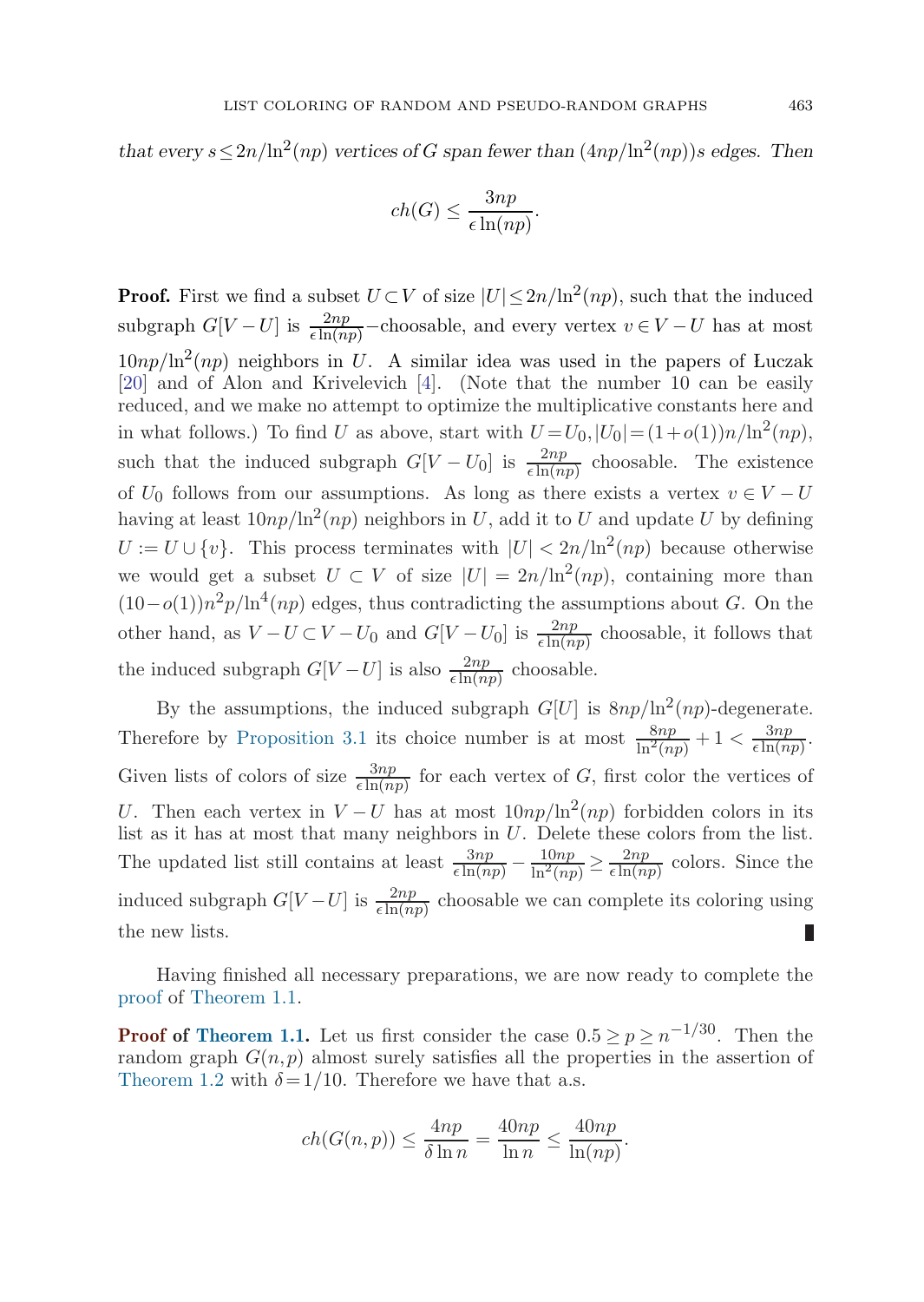<span id="page-11-0"></span>Now let  $30/n \le p \le n^{-1/30}$ . Then from [Lemma 3.3](#page-6-0) (i), [Proposition 3.4](#page-8-0) and [Proposition 3.5](#page-9-0) with  $\epsilon = 1/120$ , it follows that almost surely

$$
ch(G(n,p)) \le \frac{3np}{\epsilon \ln(np)} = \frac{360np}{\ln(np)}.
$$

Finally if  $2 < np < 30$ , then a simple calculation similar to the one in the [proof](#page-7-0) of [Lemma 3.3,](#page-6-0) part (i) shows that a.s. the random graph  $G(n, p)$  is 120-degenerate. Therefore its choice number is at most  $121 \leq 121np/\ln(np)$ .

Since the choice number of any graph is at least its chromatic number, the lower bound for  $ch(G(n, p))$  follows from the known results for  $\chi(G(n, p))$  (see [[9\]](#page-18-0) and [[19\]](#page-18-0)). Therefore almost surely  $ch(G(n,p)) = \Theta\left(\frac{np}{\ln(np)}\right)$ . This completes the proof.

**Remark.** The constants in the proof of [Theorem 1.1](#page-1-0) can be considerably improved by replacing the application of [Theorem 1.2](#page-1-0) with a more direct approach based on the ideas in its proof together with the properties of the random graph. Since, however, our method does not enable us to determine the best possible constant we make no attempt to optimize the constant it does provide.

# **4. Separated eigenvalues and sparse neighborhoods**

A modification of the argument in [Section 2](#page-2-0) provides an upper bound for the chromatic number of d-regular graphs in which the second (adjacency matrix) eigenvalue is much smaller than the first. The maximum eigenvalue of each such graph is  $d$ , and the second one is strictly smaller than  $d$  iff the graph is connected. It is well known (see, e.g., [\[10](#page-18-0)], page 115 or [[6\]](#page-18-0)) that in graphs with a small second eigenvalue the number of edges in each set of vertices cannot be too large. This can be used to prove the following result.

**Proposition 4.1.** *Let* G *be a connected* d*-regular graph on* n *vertices in which*  $d+1 \leq 2n/3$  and the second largest eigenvalue of the adjacency matrix is  $\lambda$ . Then *the chromatic number of* G *satisfies*

$$
\chi(G) \le \frac{6(d-\lambda)}{\ln\left(\frac{d-\lambda}{\lambda+1}+1\right)}.
$$

**Proof.** Note, first, that since  $d+1 < 2n/3$  and the trace of the adjacency matrix is 0 it follows that  $\lambda + 1 > 0$ , as otherwise the trace, which is the sum of all eigenvalues, would have been at most  $d-(n-1) < 0$ . Since  $\ln(1+x) \leq x$  for all  $x>0$ , it is easy to see that  $6(d-\lambda)/\left(\ln\left(\frac{d-\lambda}{\lambda+1}+1\right)\right) \geq 6(d-\lambda)/\left(\frac{d-\lambda}{\lambda+1}\right) = 6(\lambda+1)$ . As  $\chi(G) \leq d+1$ , it follows that if  $\frac{d-\lambda}{\lambda+1} \leq 2$  then the inequality in the statement of the proposition is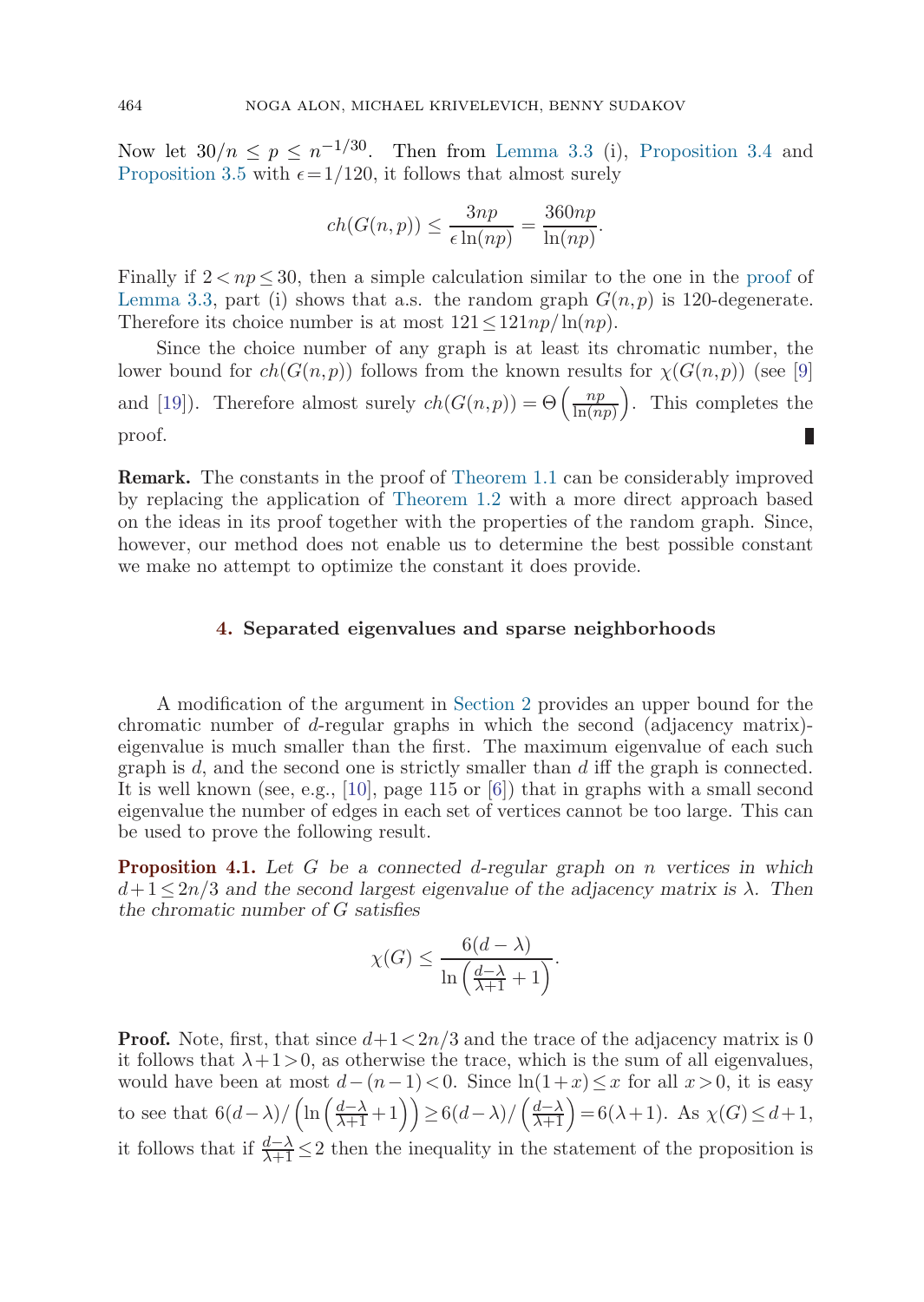<span id="page-12-0"></span>trivially true, as in this case the right hand side is at least  $6(\lambda + 1) \geq 2d + 2 \geq d+1$ . Thus we can assume that  $\frac{d-\lambda}{\lambda+1} \geq 2$ . First we prove the following estimate on the maximum size of an independent set  $\alpha(G[U])$  in any induced subgraph of G on a subset  $U\subset V(G)$ .

**Proposition 4.2.** *Let* G *be a connected* d*-regular graph on* n *vertices in which*  $d+1 \leq 2n/3$  *and the second largest eigenvalue of the adjacency matrix is*  $\lambda$ *. Then the induced subgraph*  $G[U]$  *of* G *on any subset*  $U, |U|=m$  *contains an independent set of size at least*

$$
\alpha(G[U]) \ge \frac{n}{2(d-\lambda)} \ln \left( \frac{m(d-\lambda)}{n(\lambda+1)} + 1 \right).
$$

We need the following simple, known lemma (see, e.g., [\[10](#page-18-0)], [[6\]](#page-18-0)).

**Lemma 4.3.** *Let* G *be a* d*-regular graph on* n *vertices in which the second largest eigenvalue of the adjacency matrix is*  $\lambda$ . Let U be a set of bn vertices of G. Then *the average degree in the induced subgraph*  $G[U]$  *is at most*  $db + \lambda(1-b)$ *.* Ш

**Proof of Proposition 4.2.** Construct an independent set I in the induced subgraph  $G[U]$  of G by the following greedy procedure. Repeatedly choose a vertex of minimum degree in  $G[U]$ , add it to the independent set I and delete it and its neighbors from U, stopping when the remaining set of vertices is empty. Let  $a_i, i \geq 0$ be the sequence of numbers defined by the following recurrence formula:

$$
a_0 = m, \ \ a_{i+1} = a_i - \left(d\frac{a_i}{n} + \lambda\left(1 - \frac{a_i}{n}\right) + 1\right) = \left(1 - \frac{d - \lambda}{n}\right)a_i - (\lambda + 1), \ \forall i \ge 0.
$$

Note, that the definition of  $a_i$  together with Lemma 4.3 imply that the size of the remaining set of vertices after i iterations is at least  $a_i$ . Therefore the size of the resulting independent set I is at least the smallest index i such that  $a_i \leq 0$ . By solving the recurrence equation we have that

$$
a_i = \left(1 - \frac{d - \lambda}{n}\right)^i \left(m + \frac{n(\lambda + 1)}{d - \lambda}\right) - \frac{n(\lambda + 1)}{d - \lambda}
$$
  
 
$$
\geq e^{-2\left(\frac{d - \lambda}{n}\right)i} \left(m + \frac{n(\lambda + 1)}{d - \lambda}\right) - \frac{n(\lambda + 1)}{d - \lambda}.
$$

Here we used the simple fact that if  $0 \le x \le 2/3$  then  $1-x \ge e^{-2x}$ . Solving the inequality  $a_i \leq 0$ , one can show that the index i should be at least

$$
i \ge \frac{n}{2(d-\lambda)} \ln \left( \frac{m(d-\lambda)}{n(\lambda+1)} + 1 \right).
$$

This completes the proof.

П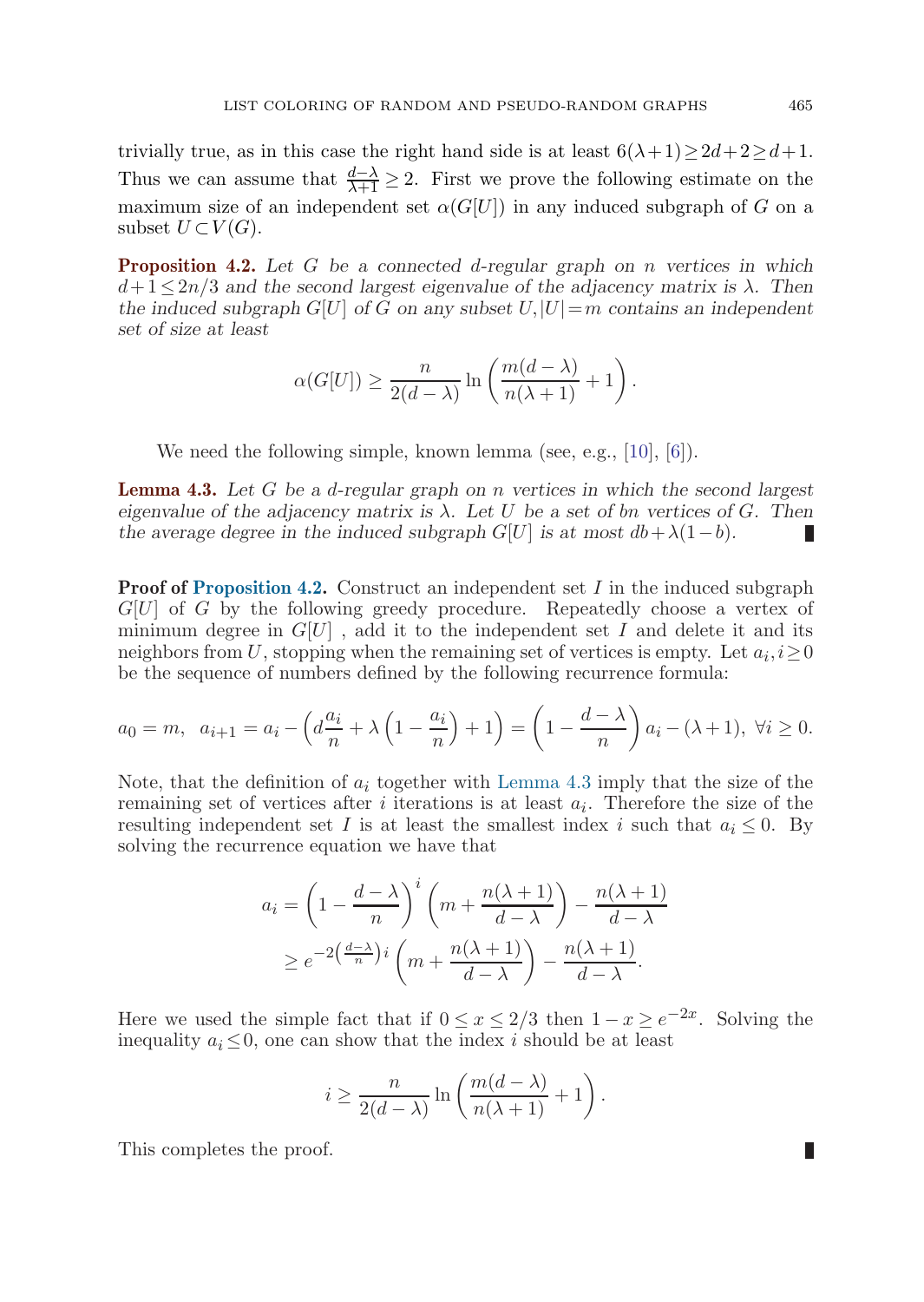**Remark.** Note that if  $d = o(n)$  the above proof actually shows that any set of m vertices contains an independent set of size at least

$$
(1+o(1))\frac{n}{d-\lambda}\ln\left(\frac{m(d-\lambda)}{n(\lambda+1)}+1\right).
$$

Returning to the [proof](#page-11-0) of [Proposition 4.1,](#page-11-0) color the graph  $G$  as follows. As long as the remaining set of vertices U contains at least  $n/\ln\left(\frac{d-\lambda}{\lambda+1}+1\right)$  vertices, find an independent set of vertices in the induced subgraph  $G[U]$  of size at least

$$
\frac{n}{2(d-\lambda)}\ln\left(\frac{|U|(d-\lambda)}{n(\lambda+1)}+1\right) \ge \frac{n}{2(d-\lambda)}\ln\left(\frac{d-\lambda}{(\lambda+1)\ln\left(\frac{d-\lambda}{\lambda+1}+1\right)}+1\right)
$$

$$
\ge \frac{n}{2(d-\lambda)}\ln\left(\frac{1}{\ln\left(\frac{d-\lambda}{\lambda+1}+1\right)}\left(\frac{d-\lambda}{\lambda+1}+1\right)\right)
$$

$$
=\frac{n}{2(d-\lambda)}\left(\ln\left(\frac{d-\lambda}{\lambda+1}+1\right)-\ln\ln\left(\frac{d-\lambda}{\lambda+1}+1\right)\right)
$$

$$
\ge \frac{n}{4(d-\lambda)}\ln\left(\frac{d-\lambda}{\lambda+1}+1\right).
$$

Color all the members of such a set by a new color, delete them from the graph and continue. When this process terminates, the remaining set of vertices  $U$  is of size at most  $n/\ln\left(\frac{d-\lambda}{\lambda+1}+1\right)$  and we used at most  $4(d-\lambda)/\ln\left(\frac{d-\lambda}{\lambda+1}+1\right)$  colors so far. By [Lemma 4.3](#page-12-0) the induced subgraph  $G[U]$  is at most

$$
d\frac{|U|}{n} + \lambda \left(1 - \frac{|U|}{n}\right) \le \frac{d - \lambda}{\ln\left(\frac{d - \lambda}{\lambda + 1} + 1\right)} + \lambda \le \frac{2(d - \lambda)}{\ln\left(\frac{d - \lambda}{\lambda + 1} + 1\right)} - 1
$$

degenerate. Thus we can complete the coloring of G by coloring  $G[U]$  using at most  $2(d-\lambda)/\ln\left(\frac{d-\lambda}{\lambda+1}+1\right)$  additional colors. The total number of colors used is at most  $6(d-\lambda)/\ln\left(\frac{d-\lambda}{\lambda+1} + 1\right).$ П

**Remark.** An easy modification of the above computation shows that if  $\lambda \ll d \ll n$ then  $\chi(G) \leq (1+o(1)) \frac{d}{\ln(d/(\lambda+1))}$ . A similar result can be proved for non-regular (but nearly regular) graphs using the second smallest eigenvalue of their Laplace matrices. We omit the details. √

By a special case of [Proposition 4.1,](#page-11-0) if  $\lambda = O($ d) then  $\chi(G) = O(d/\ln d)$ . There are many interesting regular graphs with this property (including all three families of examples described in [Section 2](#page-2-0) above). Other examples appear in, e.g., [[17\]](#page-18-0), [[3\]](#page-18-0).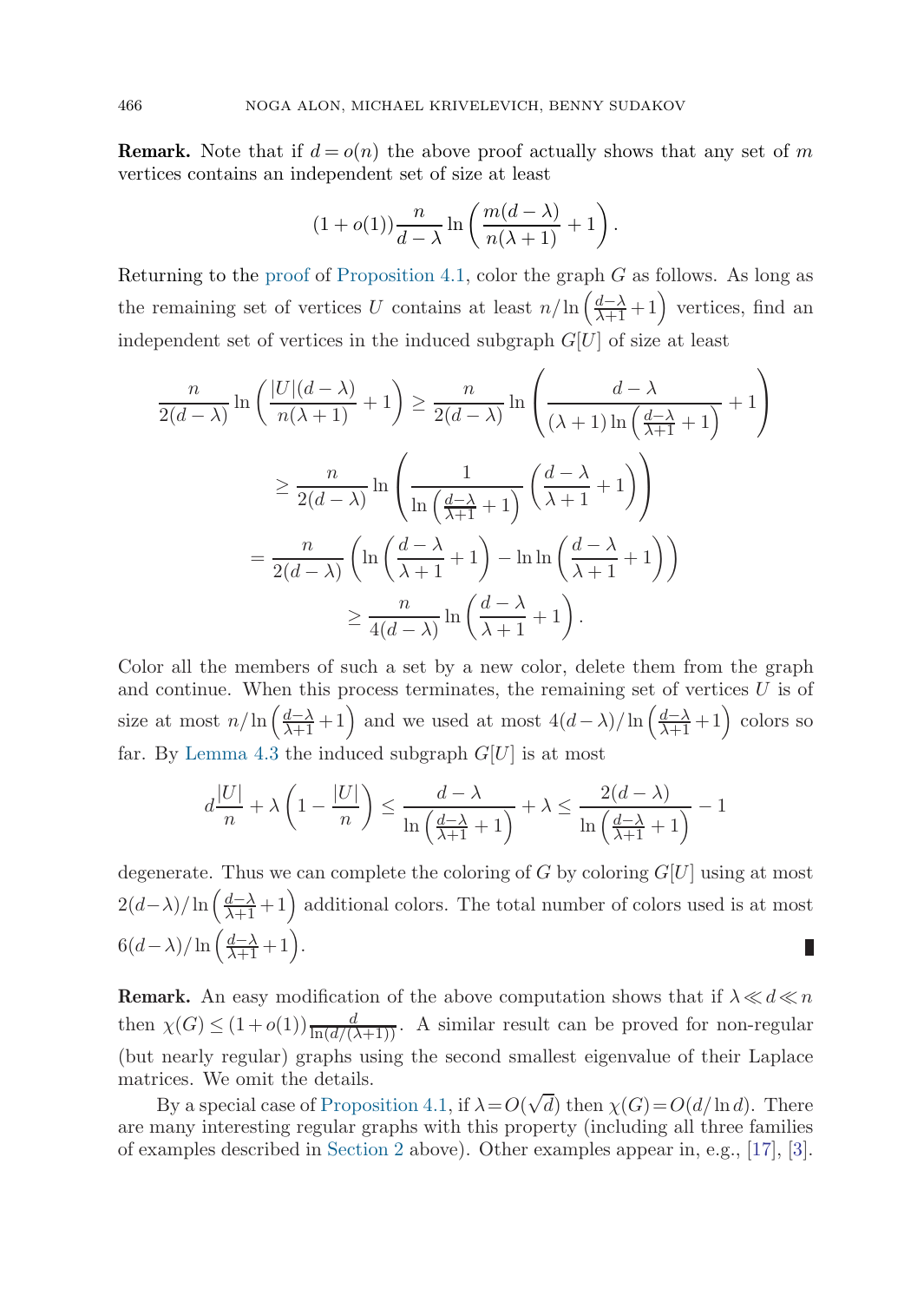<span id="page-14-0"></span>Another variant of [Proposition 4.1](#page-11-0) is obtained by noting that if  $\lambda_1 > \lambda_2 > \cdots >$  $\lambda_n$  are the eigenvalues of the adjacency matrix of a d-regular graph G containing N cycles of length 4 then

$$
\sum_{i=1}^{n} \lambda_i^4 = 8N + nd^2 + nd(d-1)
$$

(c.f., e.g., [\[7](#page-18-0)], Chapter 9 for the easy argument). Therefore, if  $N$  does not exceed  $d^4/8$  by much, the second eigenvalue is relatively small and one can apply [Propo](#page-11-0)sit[ion 4.1](#page-11-0) and get the following result, whose (simple) proof is left to the reader.

**Proposition 4.4.** Let G be a d-regular graph on n vertices in which  $2\sqrt{n} < d \leq 2n/3-1$ and the number of 4-cycles is at most  $(d^4+nd^2)/8$ . Then the chromatic number of G *satisfies*

$$
\chi(G) \le O\left(\frac{d}{\ln(d^2/n)}\right).
$$

Here, too, there are several examples of graphs satisfying these properties including the Paley graphs and the graphs  $H_k$  described in [Section 2](#page-2-0).

An additional result that follows from the method described in [Section 2](#page-2-0) is the following.

**Proposition 4.5.** *For every*  $\epsilon > 0$  *there exists an*  $n_0 = n_0(\epsilon)$  *such that for every*  $n > n_0$ *and every* p *satisfying*  $n^{-1/2+\epsilon} \leq p \leq 2/3$  *the following holds. Let* G *be a graph on* n *vertices satisfying the following two properties:*

1. *Each vertex degree is at least*  $pn - n^{1-\epsilon}p$ *.* 

2. *Every two distinct vertices have at most*  $p^2n + n^{1-\epsilon}p^2$  *common neighbors.* 

*Then the chromatic number of G satisfy*  $\chi(G) \leq \frac{6np}{\epsilon \ln n}$ .

We need two lemmas whose detailed proofs, which are very similar to those of [Lemma 2.1](#page-2-0) and [Corollary 2.2,](#page-3-0) are omitted.

**Lemma 4.6.** Suppose  $0 < \epsilon$ ,  $n \geq n_0(\epsilon)$  and let p satisfy  $n^{-1/2+\epsilon} \leq p \leq 2/3$ . Let  $G = (V, E)$  be a graph on *n* vertices satisfying the two properties in the *assumption of Proposition* 4.5*. Then every subset* B *of vertices of* G *contains*  $\frac{1}{2} |B|^2 p + \frac{1}{2} |B|\sqrt{n} + |B|^{3/2} n^{1/2 - \epsilon/2} p$  edges of *G*. Ш

**Lemma 4.7.** *Suppose*  $0 < \epsilon$ ,  $n \ge n_0(\epsilon)$  *and let* p *satisfy*  $n^{-1/2+\epsilon} \le p \le 2/3$ *. Let*  $G = (V, E)$  be a graph on *n* vertices satisfying the two properties in the assumption *of* Proposition 4.5. Then every subset C of at least  $n^{1-\epsilon/2}$  *vertices of* G *contains* an independent set of G of size at least  $\frac{\epsilon}{5p} \ln n$ .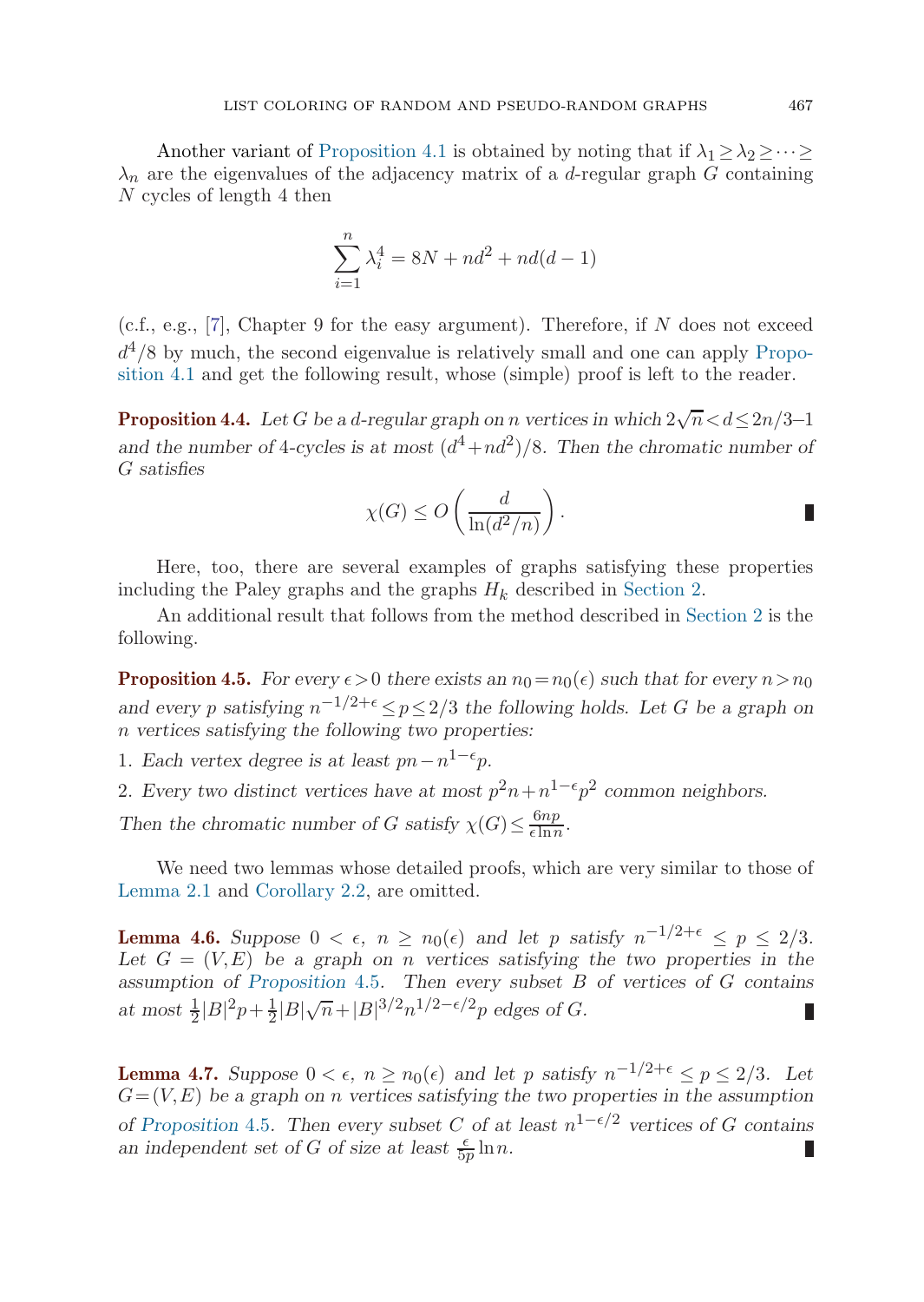<span id="page-15-0"></span>**Proof of [Proposition 4.5](#page-14-0).** Let  $G = (V, E)$  be a graph satisfying the assumptions of the proposition. Starting with  $B = V$ , as long as B is of size at least  $n^{1-\epsilon/2}$ , find, using [Lemma 4.7](#page-14-0), an independent set of at least  $\frac{\epsilon}{5p} \ln n$  vertices in B, color them all by a new color, omit them from B and continue. The total number of colors used in this process cannot exceed  $\frac{5np}{\epsilon \ln n}$  (since in each such deletion at least  $\frac{\epsilon \ln n}{5p}$  vertices are deleted from the graph). When this process terminates, the set of uncolored vertices B is of size at most  $n^{1-\epsilon/2}$ . By [Lemma 4.6](#page-14-0) the induced subgraph  $G[B]$  is at most

$$
|B|p + \sqrt{n} + 2|B|^{1/2}n^{1/2 - \epsilon/2}p < 2n^{1-\epsilon/2}p - 1
$$

degenerate. Therefore we can color all the remaining vertices of B by  $2n^{1-\epsilon/2}p$ additional colors. This completes the coloring of  $G$ . The total number of colors used is at most

$$
\frac{5np}{\epsilon \ln n} + 2n^{1-\epsilon/2}p < \frac{6np}{\epsilon \ln n}.
$$

Using a different approach, based on a result of Johansson [[13\]](#page-18-0), we can also prove the following result about graphs with sparse neighborhoods, which strength-ens the assertion of [Proposition 4.5](#page-14-0) for all  $p \leq n^{-\epsilon}$ .

**Theorem 4.8.** Let  $G = (V, E)$  be a graph on n vertices with maximum degree d in *which the neighborhood*  $N(v)$  *of any vertex*  $v \in V$  *spans at most*  $d^{2-\epsilon}$  *edges for some fixed*  $\epsilon > 0$ *. Then the chromatic number of G is at most*  $O(d/(\epsilon^3 \ln d))$ *.* 

We omit the detailed proof. Some extensions of this result have recently been proved in [\[5](#page-18-0)] and [[23\]](#page-19-0).

#### **5. Concluding remarks and open problems**

The condition  $np > 2$  in [Theorem 1.1](#page-1-0) is technical and it is easy to determine the asymptotic behavior of  $ch(G(n, p))$  for the trivial cases of smaller values of p.

In the [proof](#page-10-0) of [Theorem 1.1](#page-1-0) we could have used Johansson's result [\[13](#page-18-0)] about the choice number of triangle free graphs instead of [Proposition 3.2,](#page-5-0) to get a slightly simpler argument. But the advantage of the proof as described here is that it supplies a better explicit constant.

Let  $X(G)$  be a graph-theoretic function. We say that the function  $X(G(n, p))$ with  $p=p(n)$  is concentrated in width  $s=s(n, p)$  if there exists a  $u=u(n, p)$  so that

$$
\lim_{n \to \infty} Pr(u \le X(G(n, p)) \le u + s) = 1.
$$

The question of estimating the width of concentration of the chromatic number  $\chi(G(n,p))$  was first considered by Shamir and Spencer [\[21](#page-18-0)], who showed that  $\chi(G(n,p))$  is a.s. concentrated in an interval of length roughly  $\sqrt{n}$ . Their proof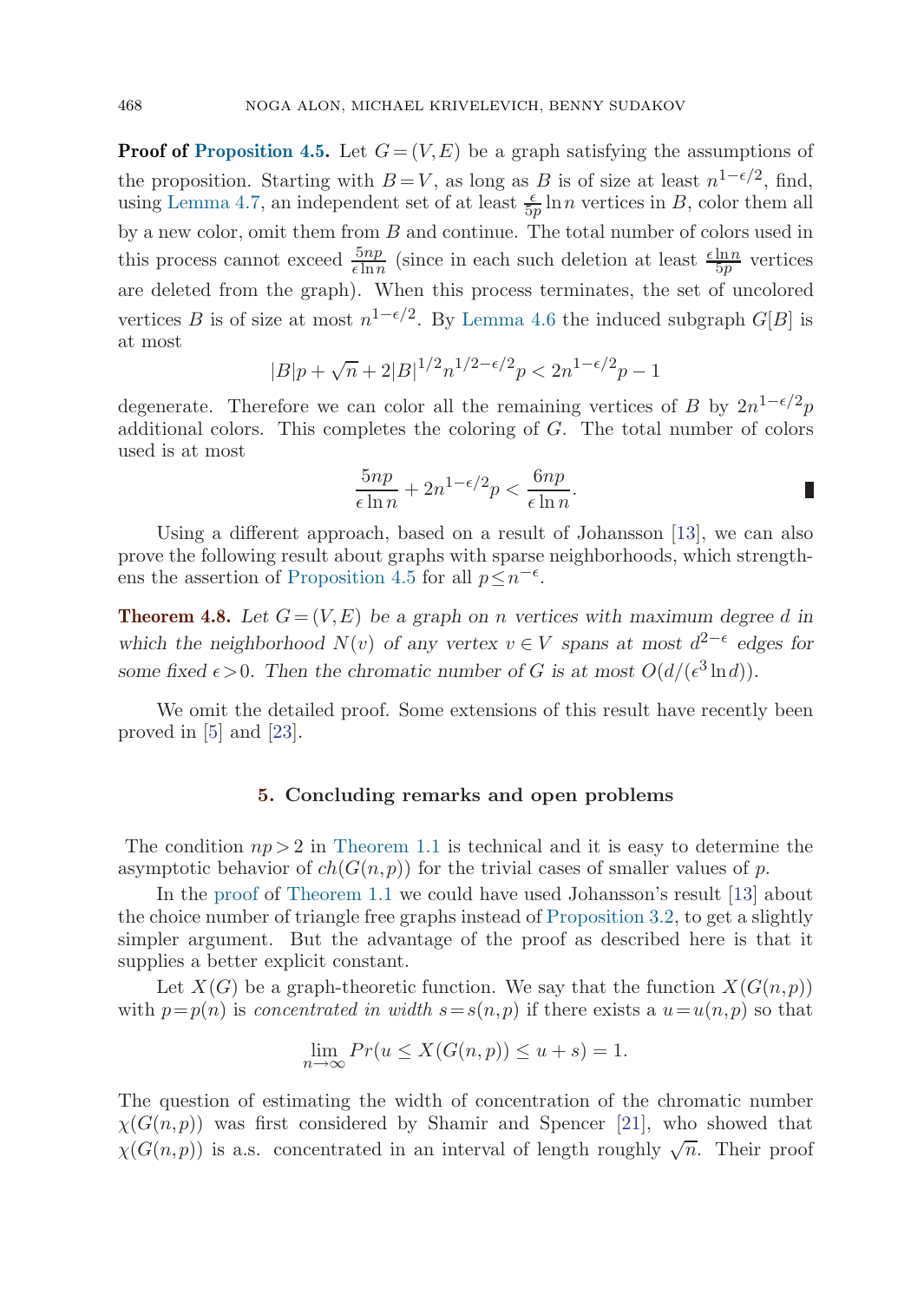used martingales and the fact that the chromatic number of a graph is a vertex *Lipschitz* function, which means that  $|\chi(G) - \chi(G')| \leq 1$  for any pair of graphs that differ only at the edges incident with a single vertex. It is easy to see that the choice number of a graph is also vertex Lipschitz. Therefore the method of [[21\]](#page-18-0) can be applied to prove that almost surely  $ch(G(n, p))$  is concentrated in width roughly  $\sqrt{n}$ . Shamir and Spencer further proved that for every constant  $\alpha > 1/2$ , if  $p=n^{-\alpha}$ then the chromatic number of  $G(n, p)$  is almost surely concentrated in some fixed number  $C(\alpha)$  of values. The same statement can be proved, in a similar manner, for the choice number of the random graph as well. Here we present an outline of the proof (which is similar to the ones in [\[20](#page-18-0)] and [[4\]](#page-18-0)) only for the case  $\alpha > 3/4$ . We show that in this case  $ch(G(n, p))$  is a.s. two point concentrated.

**Proposition 5.1.** *Suppose*  $p=n^{-3/4-\delta}$ ,  $\delta > 0$ *. Then the choice number of*  $G(n, p)$  *is almost surely two-point concentrated.*

Following the arguments in [\[4](#page-18-0)], this can be used to show that for every integervalued function  $r(n)$  satisfying  $r(n) < n^{-3/4-\delta}$  there is some  $p=p(n)$  such that the choice number of  $G(n, p)$  is almost surely *precisely*  $r(n)$ .

**Proof of Proposition 5.1.** Fix an arbitrarily small  $\epsilon > 0$  and let  $u = u(n, p, \epsilon)$  be the least integer so that

$$
Pr[ch(G(n, p)) \le u] > \epsilon.
$$

We can assume that  $u > 3$ , since otherwise the probability p should be very small and the result follows from the same argument as in [\[20](#page-18-0)]. Define  $Y(G)$  to be the minimum size of a set of vertices  $S_0 \subset V(G)$  for which the induced subgraph  $G[V-S_0]$  is u-choosable. This Y satisfies the vertex Lipschitz condition, since at worst one could add a vertex to  $S_0$ . Let  $\mu = E(Y)$ . By applying the vertex exposure martingale on  $G(n, p)$  (see, e.g., [[7\]](#page-18-0)) we get that for every  $\lambda > 0$ 

$$
Pr[Y \le \mu - \lambda \sqrt{n-1}] < e^{-\lambda^2/2}, \quad Pr[Y \ge \mu + \lambda \sqrt{n-1}] < e^{-\lambda^2/2}.
$$

Let  $\lambda$  satisfy  $e^{-\lambda^2/2} = \epsilon$ , so that these tail events each have probability less than  $\epsilon$ . By our definition, with probability at least  $\epsilon$ ,  $G = G(n, p)$  is u-choosable and hence  $Y = 0$ . Therefore the first inequality implies that  $\mu \leq \lambda \sqrt{n-1}$ . Now substitute this in the second inequality,

$$
Pr[Y \ge 2\lambda\sqrt{n-1}] \le Pr[Y \ge \mu + \lambda\sqrt{n-1}] \le \epsilon.
$$

Thus with probability at least  $1 - \epsilon$ , there is a set of vertices  $S_0$  of size at most Thus with probability at least  $1 - \epsilon$ , there is a set of vertices  $S$ <br> $O(\sqrt{n})$  such that the induced subgraph  $G[V-S_0]$  is *u*-choosable.

In our case  $p = n^{-3/4-\delta}, \delta > 0$ . A straightforward computation, similar to the one in the [proof](#page-7-0) of [Lemma 3.3,](#page-6-0) part (i) shows that with probability at least  $1-\epsilon$ any subset of vertices S of size at most  $C\sqrt{n}$  spans in  $G(n, p)$  at most  $(2 - \delta)|S|$ edges, provided  $n>n_0(\epsilon,\delta,C)$ . Hence the induced subgraph  $G[S]$  is 3-degenerate. Start with  $S = S_0$ , and as long as there exists a vertex  $v \in V - S$  having at least 2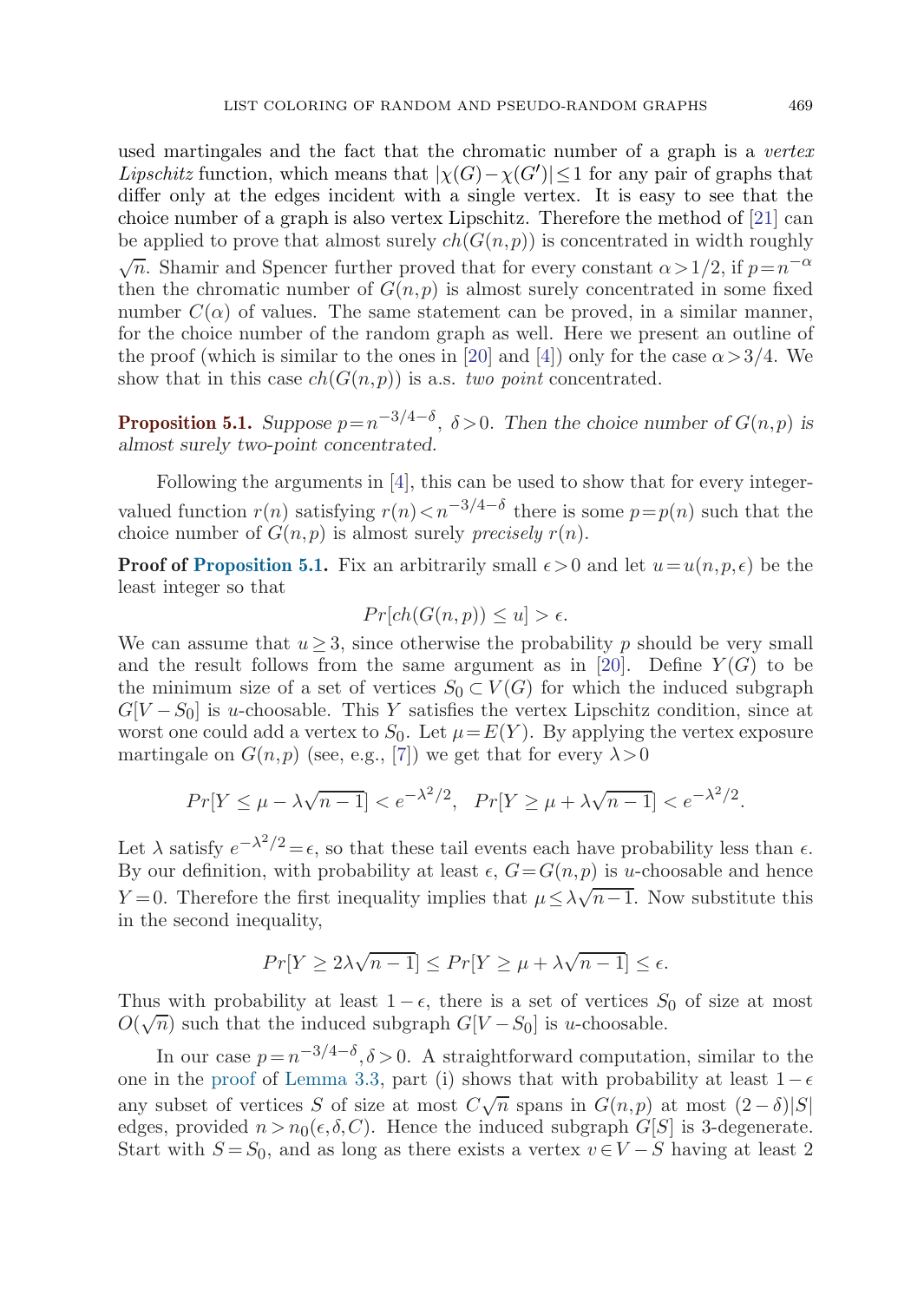<span id="page-17-0"></span>neighbors in S, add it to S and update S by defining  $S := S \cup \{v\}$ . This process terminates with  $|S| = O(\sqrt{n})$  because otherwise we would get a subset  $S \subset V$  of size  $|S| = O(\sqrt{n})$ , containing more than  $(2 - \delta)|S|$  edges, contradicting the above mentioned property of  $G(n, p)$ .

Now we prove that with probability at least  $1-\epsilon$  the random graph  $G(n, p)$  is u+ 1-choosable. Indeed, given lists of colors of size  $u+1$  for each vertex  $v\in V(G)$ , first color the vertices of S. This can be done, since the induced subgraph  $G[S]$ is 3-degenerate. Now each vertex  $v \in V - S$  has at most one forbidden color in its list as it has at most one neighbor in  $S$ . If there is such a color, omit it from the list of  $v$ . The updated list still contains at least  $u$  colors. Since the induced subgraph  $G[V-S]$  is u-choosable we can complete its coloring using the updated lists. The minimality of u guarantees that with probability at least  $1-\epsilon$ ,  $ch(G) \geq u$ . Altogether

$$
Pr[u \le ch(G(n, p)) \le u + 1] \ge 1 - 3\epsilon,
$$

Ш

and since  $\epsilon$  can be chosen arbitrarily this completes the proof.

It is worth mentioning that the two-point concentration for the chromatic number of  $G(n,p)$  is known (see [[20\]](#page-18-0), [\[4](#page-18-0)]) for all  $p = n^{-\alpha}, \alpha > 1/2$ . It seems interesting to decide if the same result is also true for the choice number of the random graph.

Our results imply that if  $2 < np(n) \leq n/2$  then the choice number and the chromatic number of  $G = G(n, p(n))$  satisfy almost surely  $ch(G) = \Theta(\chi(G))$ . The following stronger conjecture seems plausible.

**Conjecture 5.2.** *If* np(n) *tends to infinity then almost surely the choice number and the chromatic number of*  $G(n, p(n))$  *satisfy*  $\chi(G) = (1+o(1))ch(G)$ *.* 

This is known to be true for  $p \geq n^{-(1/4-\epsilon)}$  for any fixed  $\epsilon > 0$  (see [[16](#page-18-0)]). Moreover, it is possible that almost surely these two numbers are equal precisely. This remains open. Note that the results of Bollobás  $[9]$  $[9]$  and of Luczak  $[20]$  $[20]$  supply an asymptotic formula for the chromatic number of  $G(n, p(n))$  in all this range. Note also that the results described above for the concentration of the choice number of  $G(n, p)$  show that it is similar to that of the chromatic number of  $G(n, p)$ , thus supporting the conjecture that these two numbers may be equal or nearly equal almost surely.

#### **References**

- [1] N. Alon: Choice numbers of graphs; a probabilistic approach, Combinatorics, Probability and Computing, **1** (1992), 107–114.
- [2] N. ALON: Restricted colorings of graphs, in: Surveys in Combinatorics, Proc.  $14^{th}$ British Combinatorial Conference, London Mathematical Society Lecture Notes Series 187, (K. Walker ed.), Cambridge University Press, 1993, 1–33.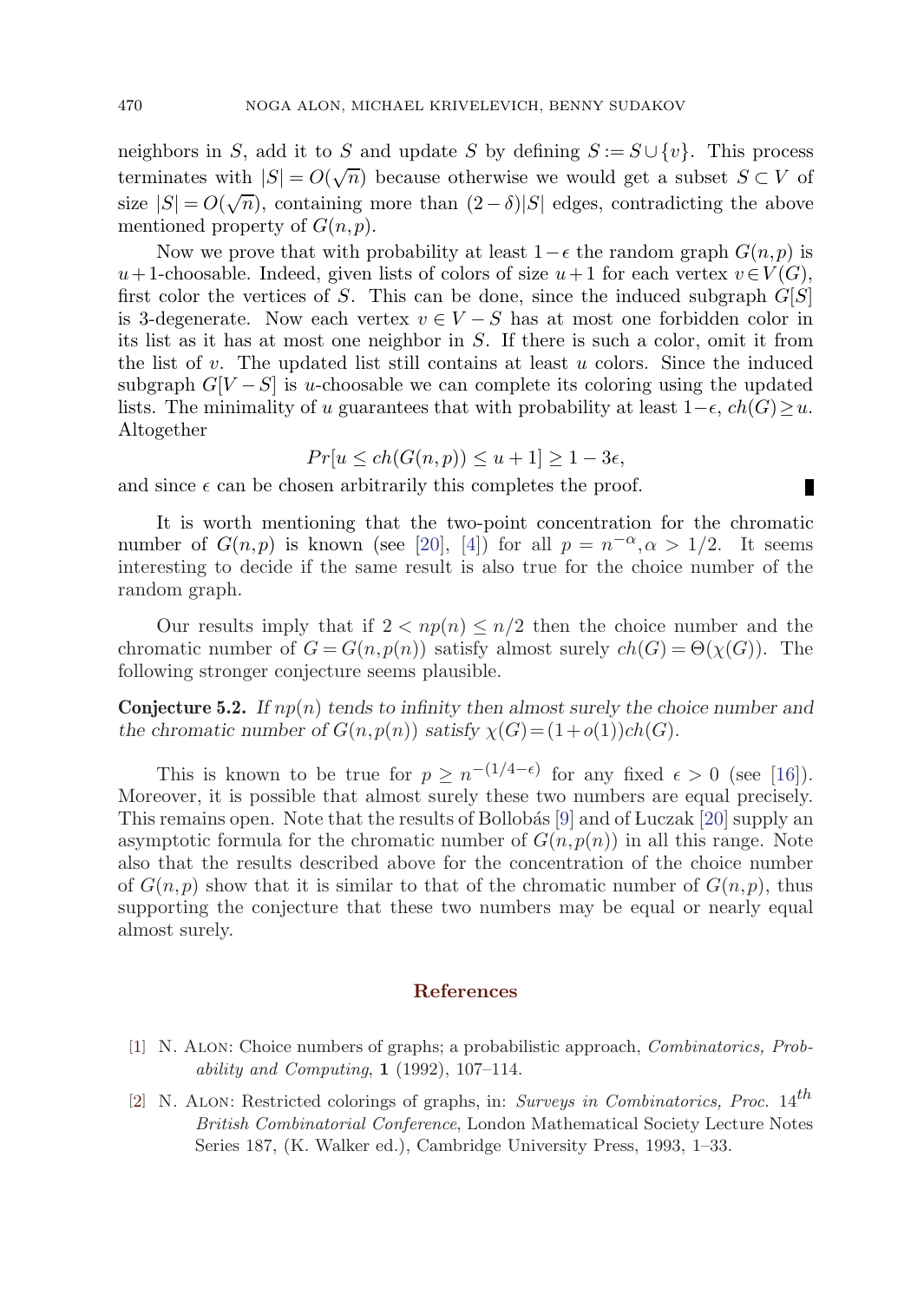- <span id="page-18-0"></span>[3] N. Alon and M. Krivelevich: Constructive bounds for a Ramsey-type problem, Graphs and Combinatorics, **13** (1997), 217–225.
- [4] N. Alon and M. Krivelevich: The concentration of the chromatic number of random graphs, Combinatorica, **17** (1997), 303–313.
- [5] N. Alon, M. Krivelevich and B. Sudakov: Coloring graphs with sparse neighborhoods, J. Combin. Theory Ser. B, to appear.
- [6] N. ALON and V. D. MILMAN:  $\lambda_1$ , isoperimetric inequalities for graphs and superconcentrators, J. Combin. Theory Ser. B , **38** (1985), 73–88.
- [7] N. ALON and J. SPENCER: The Probabilistic Method, Wiley, New York, 1992.
- [8] B. BOLLOBÁS: Random Graphs, Academic Press, London, 1985.
- [9] B. BOLLOBAS: The chromatic number of random graphs, *Combinatorica*, **8** (1988), 49–55.
- [10] D. M. CVETKOVIĆ, M. DOOB and H. SACHS: Spectra of Graphs, Academic Press, New York, 1980.
- [11] P. ERDŐS, A. L. RUBIN and H. TAYLOR: Choosability in graphs, *Proc. West* Coast Conf. on Combinatorics, Graph Theory and Computing, Congressus Numerantium, XXVI (1979), 125–157.
- [12] P. ERDOS and P. TETALI: Representation of integers as the sum of k terms, Random Structures and Algorithms, **1** (1990), 245–261.
- [13] A. R. Johansson: Asymptotic choice number for triangle free graphs, to appear.
- [14] J. H. Kim: On Brooks' theorem for sparse graphs, Combinatorics, Probability and Computing, **4** (1995), 97–132.
- [15] J. KRATOCHVÍL, ZS. TUZA and M. VOIGT: New trends in the theory of graph colorings: choosability and list coloring, *Contemporary Trends in Discrete Mathe*matics (R.L. Graham et al., eds.), DIMACS Series in Discrete Mathematics and Theoretical Computer Science 49, Amer. Math. Soc., 1999, 183–197.
- [16] M. Krivelevich: The choice number of dense random graphs, Combinatorics, Probability and Computing, to appear.
- [17] A. Lubotsky, R. Phillips and P. Sarnak: Ramanujan graphs, Combinatorica, **8** (1988), 261–277.
- [18] L. Lovász: *Combinatorial Problems and Exercises*, North-Holland, Amsterdam, 1993.
- [19] T. LUCZAK: The chromatic number of random graphs, *Combinatorica*, **11** (1991), 45–54.
- [20] T. LUCZAK: A note on the sharp concentration of the chromatic number of random graphs, Combinatorica, **11** (1991), 295–297.
- [21] E. Shamir and J. Spencer: Sharp concentration of the chromatic number of random graphs Gn,p, Combinatorica, **7** (1987), 121–130.
- [22] V. G. VIZING: Coloring the vertices of a graph in prescribed colors (in Russian), Diskret. Analiz. No. 29, Metody Diskret. Anal. v Teorii Kodov i Shem, **101**  $(1976), 3-10.$